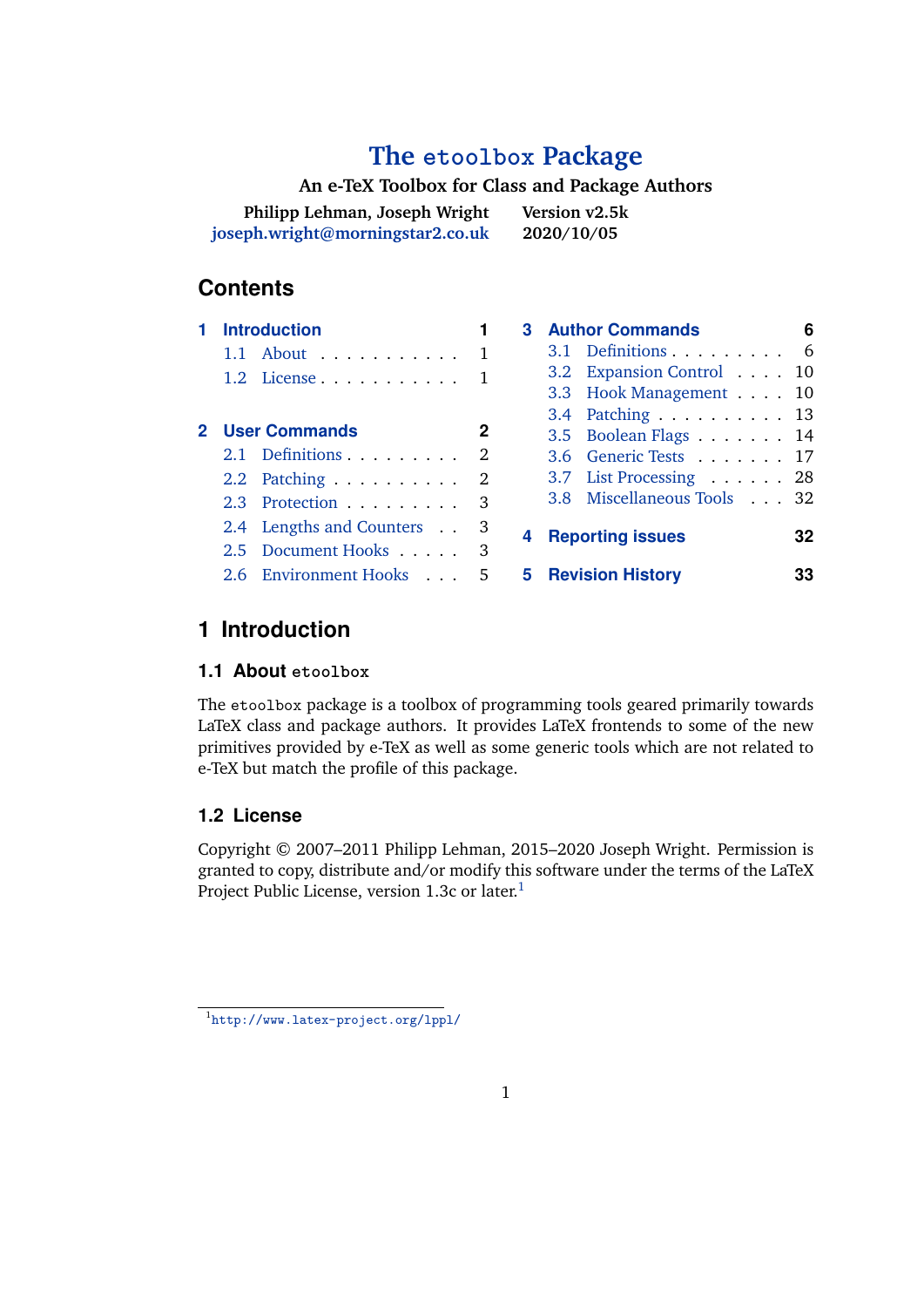# <span id="page-1-0"></span>**2 User Commands**

The tools in this section are geared towards regular users as well as class and package authors.

# **2.1 Definitions**

```
\newrobustcmd{(command)}[{arguments}][{optarg default}]{{replacement text}}
\newrobustcmd*{\command}}[\arguments}][\optarg default}]{\replacement text}}
```
The syntax and behavior of this command is similar to \newcommand except that the newly defined  $\langle command \rangle$  will be robust. The behavior of this command differs from the \DeclareRobustCommand command from the LaTeX kernel in that it issues an error rather than just an informational message if the *(command)* is already defined. Since it uses e-TeX's low-level protection mechanism rather than the corresponding higher-level LaTeX facilities, it does not require an additional macro to implement the 'robustness'.

```
\renewrobustcmd{hcommandi}[hargumentsi][hoptarg defaulti]{hreplacement texti}
\renewrobustcmd*{\command}}[\arguments}][\optarg default}]{\replacement text}}
```
The syntax and behavior of this command is similar to \renewcommand except that the redefined *(command)* will be robust.

```
\providerobustcmd{(command)}[(arguments)][(optarg default)]{{replacement text}}
\providerobustcmd*{\/command}}[\/arguments}][\/optarg default}]{\/replacement text}}
```
The syntax and behavior of this command is similar to \providecommand except that the newly defined  $\langle command \rangle$  will be robust. Note that this command will provide a robust definition of the *(command)* only if it is undefined. It will not make an already defined  $\langle command \rangle$  robust.

# **2.2 Patching**

\robustify{*(command)*}

Redefines a  $\langle$ command $\rangle$  defined with \newcommand such that it is robust, without altering its parameters, its prefixes, or its replacement text. If the  $\langle command \rangle$  has been defined with \DeclareRobustCommand, this will be detected automatically and LaTeX's high-level protection mechanism will be replaced by the corresponding lowlevel e-TeX feature.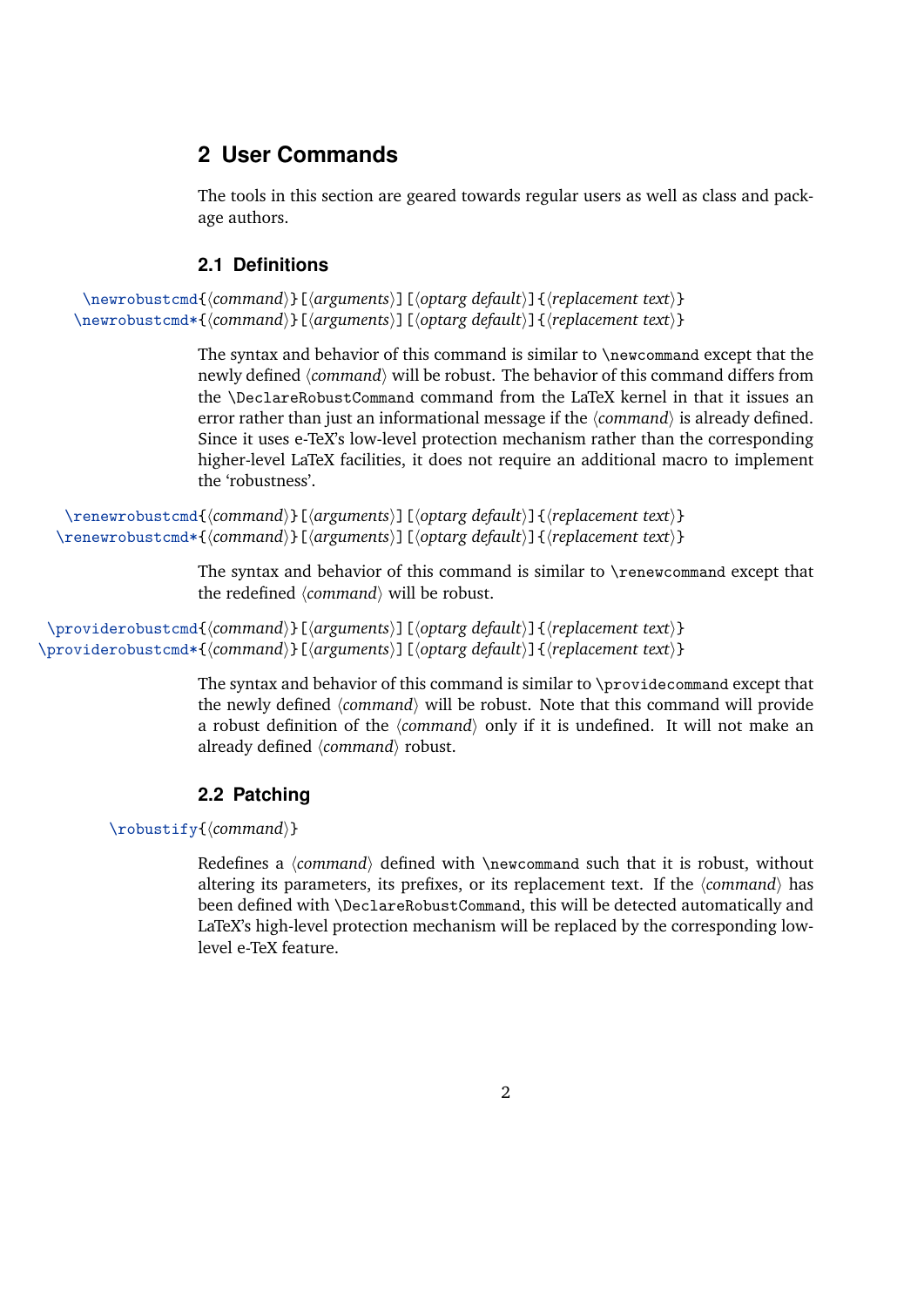### **2.3 Protection**

#### <span id="page-2-0"></span>\protecting{*(code)*}

This command applies LaTeX's protection mechanism, which normally requires prefixing each fragile command with \protect, to an entire chunk of arbitrary  $\langle code \rangle$ . Its behavior depends on the current state of \protect. Note that the braces around the  $\langle code \rangle$  are mandatory even if it is a single token.

# **2.4 Length and Counter Assignments**

The tools in this section are replacements for \setcounter and \setlength which support arithmetic expressions.

#### \defcounter{*\counter*}}{*\integer expression*}}

Assigns a value to a LaTeX *(counter)* previously initialized with *\newcounter*. This command is similar in concept and syntax to \setcounter except for two major differences. 1) The second argument may be an *(integer expression)* which will be processed with  $\text{number}$ . The *linteger expression*) may be any arbitrary code which is valid in this context. The value assigned to the  $\langle counter \rangle$  will be the result of that calculation. 2) In contrast to \setcounter, the assignment is local by default but \defcounter may be prefixed with \global. The functional equivalent of \setcounter would be \global\defcounter.

#### \deflength{\length\}{\glue expression\}

Assigns a value to a *(length)* register previously initialized with \newlength. This command is similar in concept and syntax to \setlength except that the second argument may be a  $\langle$ *glue expression* $\rangle$  which will be processed with  $\langle$ *glueexpr.* The  $\langle$ *glue expression* $\rangle$  may be any arbitrary code which is valid in this context. The value assigned to the *(length)* register will be the result of that calculation. The assignment is local by default but \deflength may be prefixed with \global. This command may be used as a drop-in replacement for \setlength.

#### **2.5 Additional Document Hooks**

LaTeX provides two hooks which defer the execution of code either to the beginning or to the end of the document body. Any \AtBeginDocument code is executed towards the beginning of the document body, after the main aux file has been read for the first time. Any \AtEndDocument code is executed at the end of the document body, before the main aux file is read for the second time. The hooks introduced here are similar in concept but defer the execution of their  $\langle code \rangle$  argument to slightly different locations. The *(code)* may be arbitrary TeX code. Parameter characters in the  $\langle code \rangle$  argument are permissible and need not be doubled.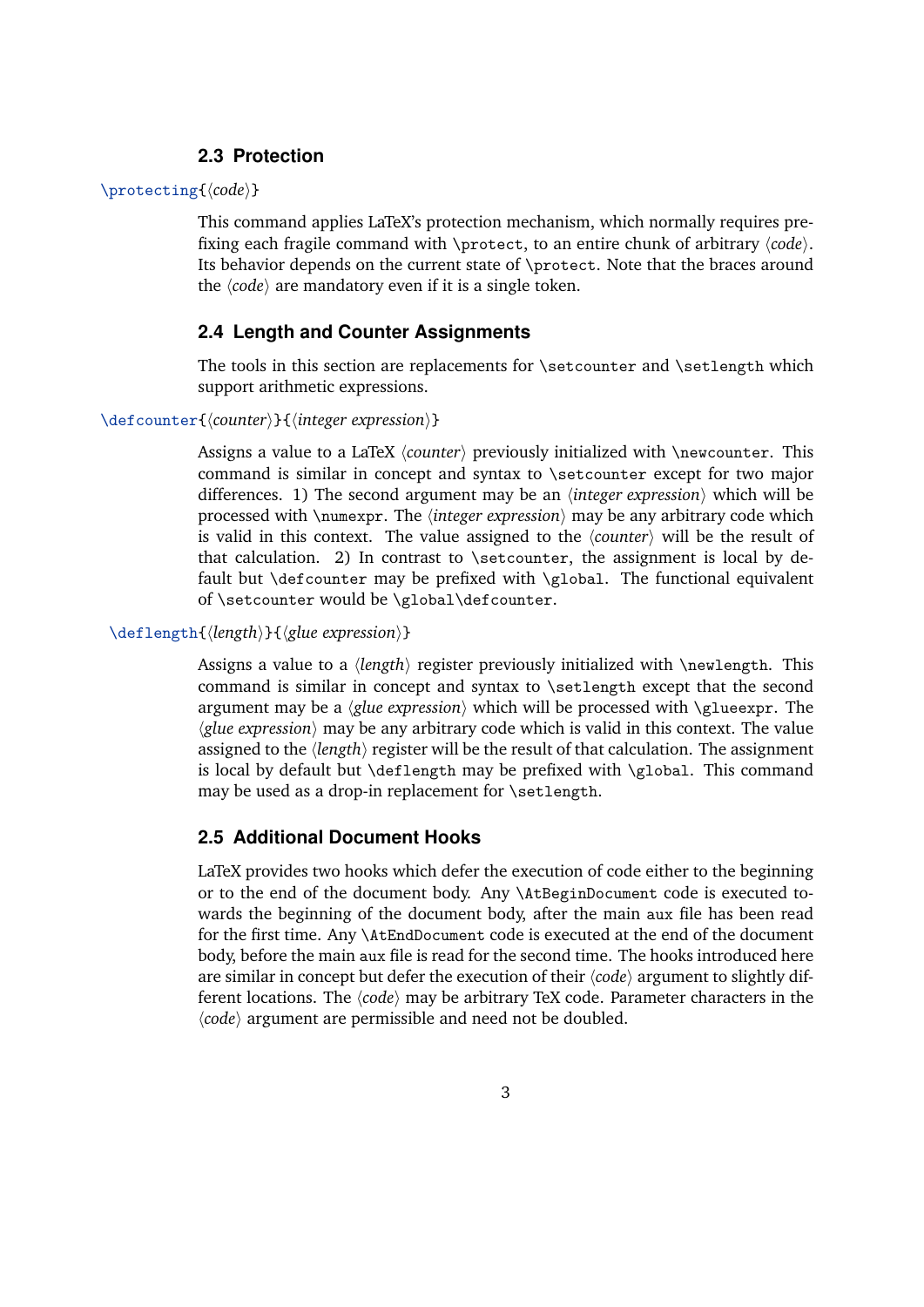#### \AfterPreamble{*\code*}}

This hook is a variant of \AtBeginDocument which may be used in both the preamble and the document body. When used in the preamble, it behaves exactely like \AtBeginDocument. When used in the document body, it immediately executes its h*code*i argument. \AtBeginDocument would issue an error in this case. This hook is useful to defer code which needs to write to the main aux file.

#### \AtEndPreamble{*\code*}}

This hook differs from  $\Lambda t$ BeginDocument in that the  $\langle code \rangle$  is executed right at the end of the preamble, before the main aux file (as written on the previous LaTeX pass) is read and prior to any \AtBeginDocument code. Note that it is not possible to write to the aux file at this point.

#### \AfterEndPreamble{ $\langle code \rangle$ }

This hook differs from  $\Lambda t$ BeginDocument in that the  $\langle code \rangle$  is executed at the very end of \begin{document}, after any \AtBeginDocument code. Note that commands whose scope has been restricted to the preamble with \@onlypreamble are no longer available when this hook is executed.

#### \AfterEndDocument{*(code*)}

This hook differs from  $\Lambda$ tEndDocument in that the  $\langle code \rangle$  is executed at the very end of the document, after the main aux file (as written on the current LaTeX pass) has been read and after any \AtEndDocument code.

In a way, \AtBeginDocument code is part neither of the preamble nor the document body but located in-between them since it gets executed in the middle of the initialization sequence performed prior to typesetting. It is sometimes desirable to move code to the end of the preamble because all requested packages have been loaded at this point. \AtBeginDocument code, however, is executed too late if it is required in the aux file. In contrast to that, \AtEndPreamble code is part of the preamble; \AfterEndPreamble code is part of the document body and may contain printable text to be typeset at the very beginning of the document. To sum that up, LaTeX will perform the following tasks 'inside' \begin{document}:

- Execute any \AtEndPreamble code
- Start initialization for document body (page layout, default fonts, etc.)
- Load the main aux file written on the previous LaTeX pass
- Open the main aux file for writing on the current pass
- Continue initialization for document body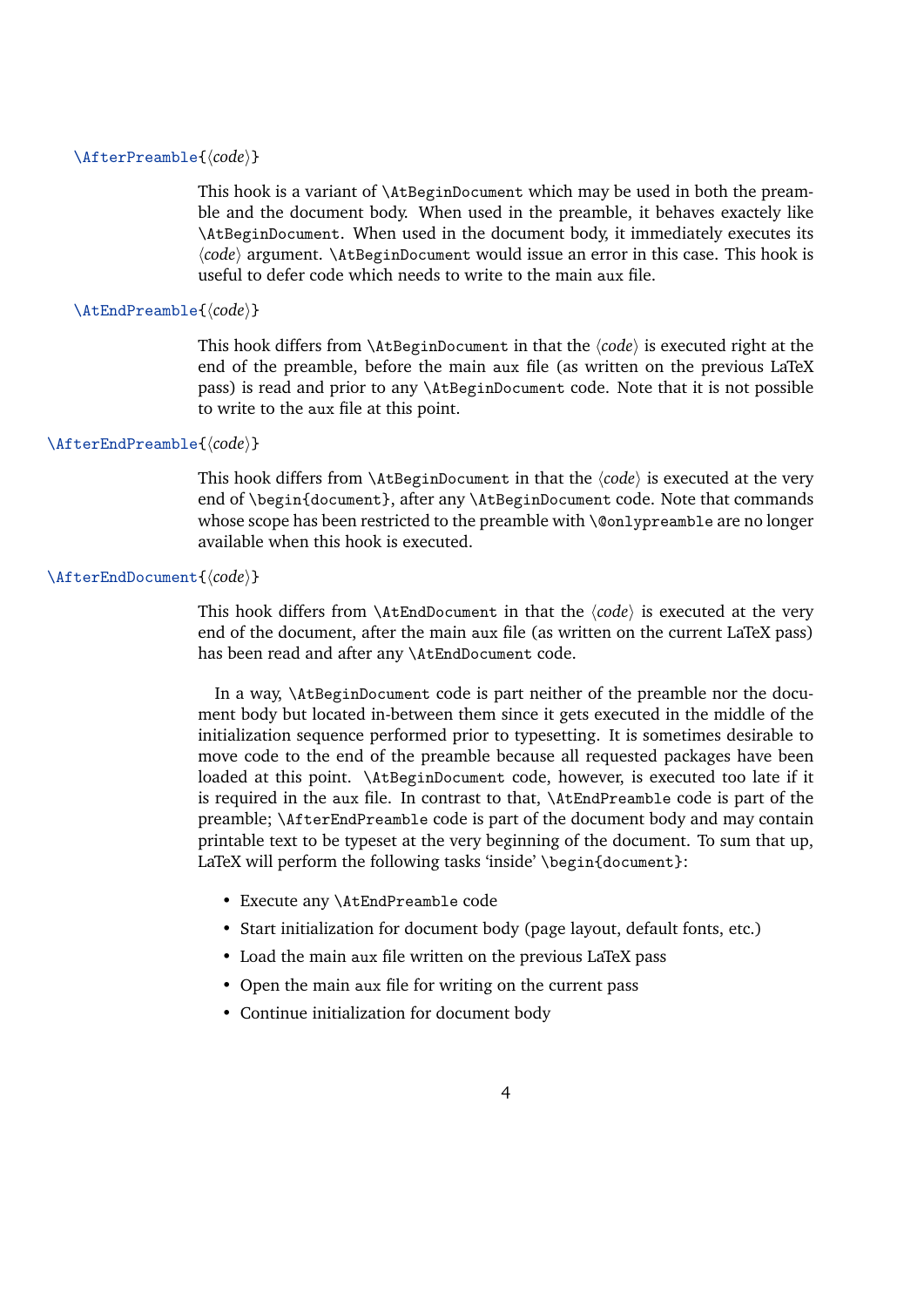- <span id="page-4-0"></span>• Execute any \AtBeginDocument code
- Complete initialization for document body
- Disable all \@onlypreamble commands
- Execute any \AfterEndPreamble code

Inside \end{document}, LaTeX will perform the following tasks:

- Execute any \AtEndDocument code
- Perform a final \clearpage operation
- Close the main aux file for writing
- Load the main aux file written on the current LaTeX pass
- Perform final tests and issue warnings, if applicable
- Execute any \AfterEndDocument code

Any \AtEndDocument code may be considered as being part of the document body insofar as it is still possible to perform typesetting tasks and write to the main aux file when it gets executed. \AfterEndDocument code is not part of the document body. This hook is useful to evaluate the data in the aux file at the very end of a LaTeX pass.

#### **2.6 Environment Hooks**

The tools in this section provide hooks for arbitrary environments. Note that they will not modify the definition of the  $\{environment\}$ . They hook into the *\begin* and \end commands instead. Redefining the  $\langle environment \rangle$  will not clear the corresponding hooks. The  $\langle code \rangle$  may be arbitrary TeX code. Parameter characters in the  $\langle code \rangle$  argument are permissible and need not be doubled.

\AtBeginEnvironment{*\environment*}}{*\code*}}

Appends arbitrary  $\langle code \rangle$  to a hook executed by the **\begin command at the begin**ning of a given h*environment*i, immediately before \h*environment*i, inside the group opened by \begin.

\AtEndEnvironment{*\environment*}}{*\code*}}

Appends arbitrary  $\langle code \rangle$  to a hook executed by the **\end** command at the end of a given  $\langle environment \rangle$ , immediately before  $\langle environment \rangle$ , inside the group opened by \begin.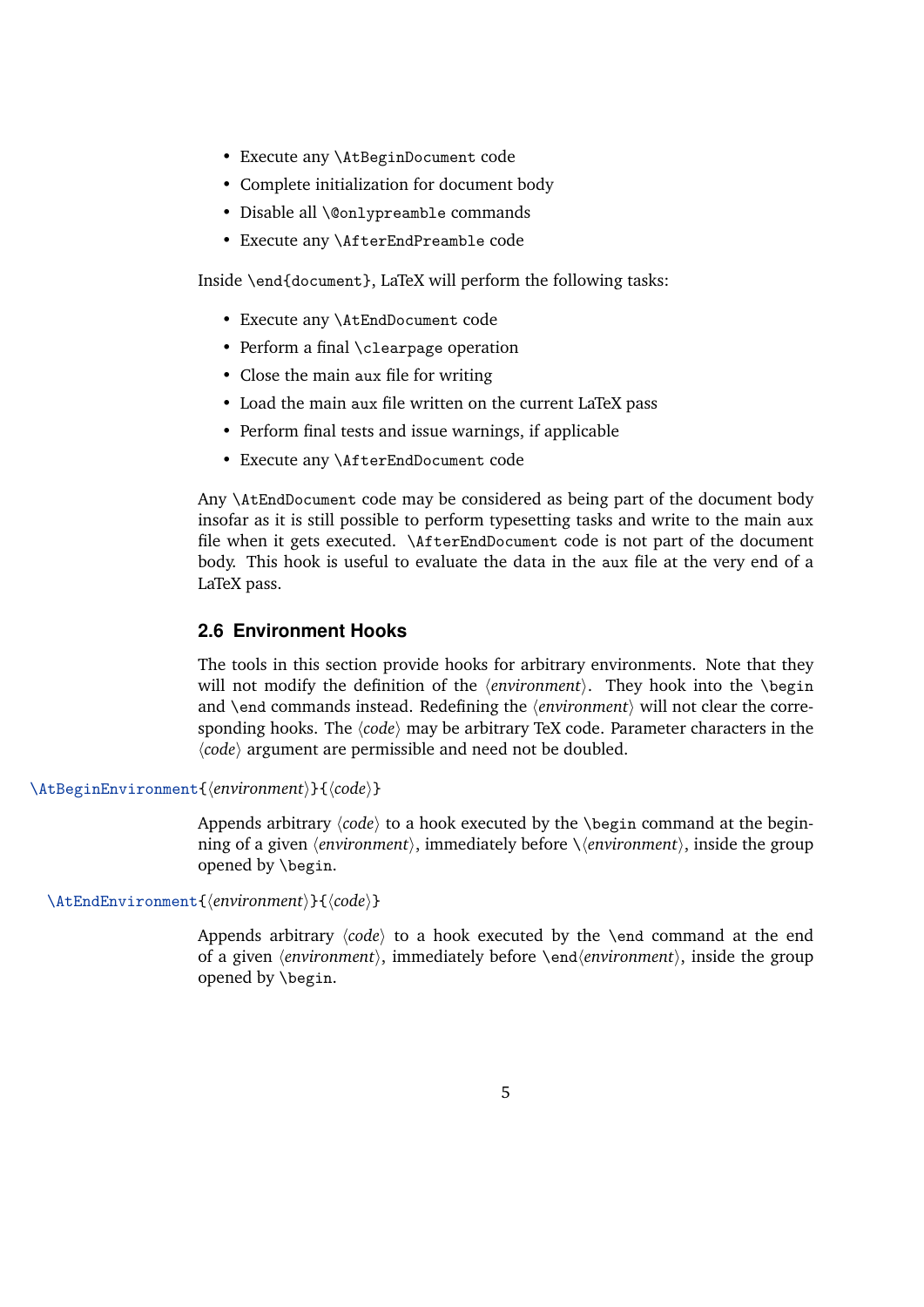<span id="page-5-0"></span>\BeforeBeginEnvironment{h*environment*i}{h*code*i}

Appends arbitrary  $\langle code \rangle$  to a hook executed at a very early point by the  $\begin{bmatrix} begin \end{bmatrix}$ command, before the group holding the environment is opened.

\AfterEndEnvironment{\*environment*}}{\*code*}}

Appends arbitrary  $\langle code \rangle$  to a hook executed at a very late point by the \end command, after the group holding the environment has been closed.

# **3 Author Commands**

The tools in this section are geared towards class and package authors.

### **3.1 Definitions**

#### **3.1.1 Macro Definitions**

The tools in this section are simple but frequently required shorthands which extend the scope of the \@namedef and \@nameuse macros from the LaTeX kernel.

\csdef{h*csname*i}h*arguments*i{h*replacement text*i}

Similar to the TeX primitive \def except that it takes a control sequence name as its first argument. This command is robust and corresponds to \@namedef.

\csgdef{h*csname*i}h*arguments*i{h*replacement text*i}

Similar to the TeX primitive \gdef except that it takes a control sequence name as its first argument. This command is robust.

\csedef{h*csname*i}h*arguments*i{h*replacement text*i}

Similar to the TeX primitive \edef except that it takes a control sequence name as its first argument. This command is robust.

\csxdef{h*csname*i}h*arguments*i{h*replacement text*i}

Similar to the TeX primitive \xdef except that it takes a control sequence name as its first argument. This command is robust.

\protected@csedef{h*csname*i}h*arguments*i{h*replacement text*i}

Similar to \csedef except that LaTeX's protection mechanism is temporarily enabled. To put it in other words: this command is similar to the LaTeX kernel command \protected@edef except that it takes a control sequence name as its first argument. This command is robust.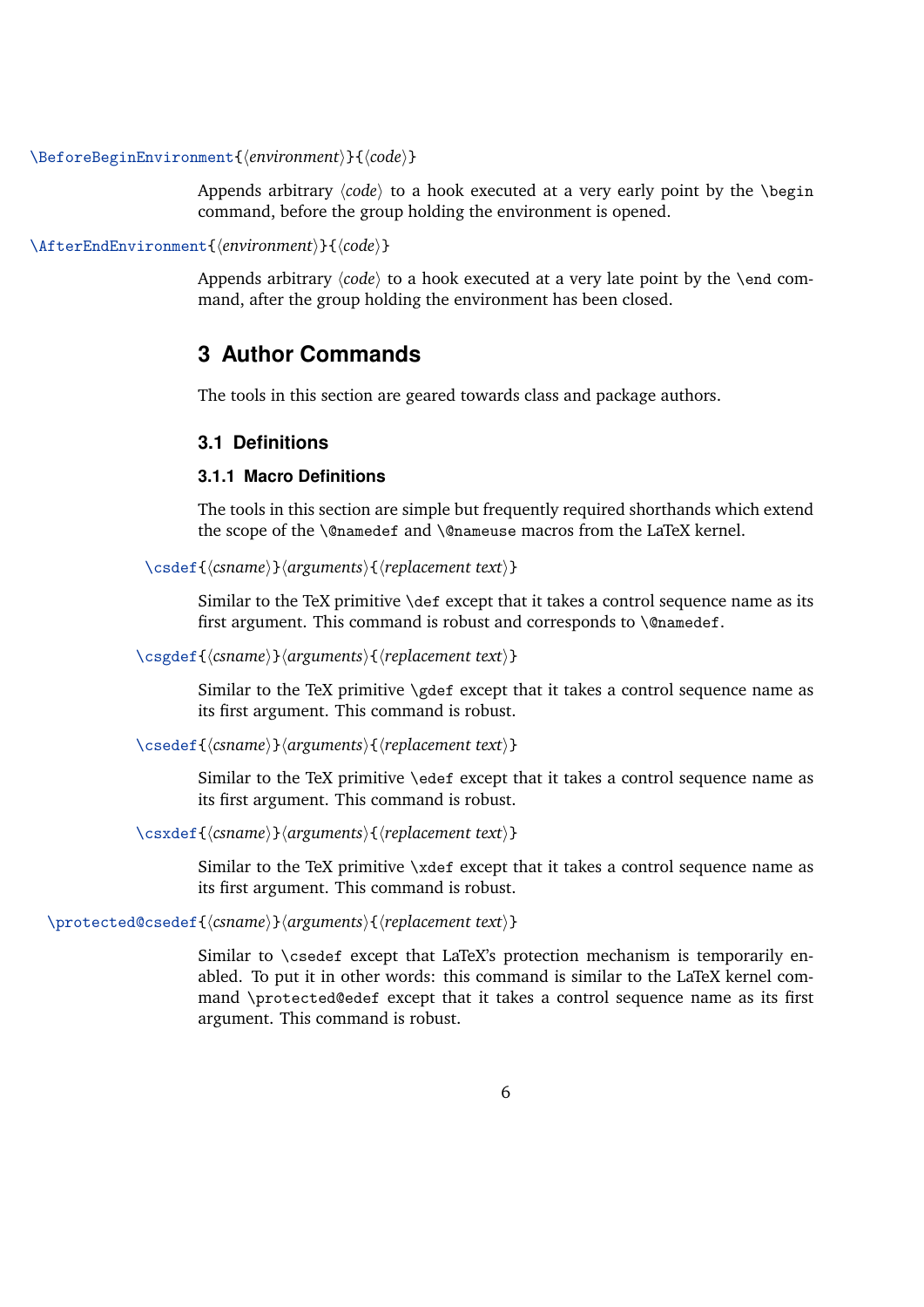#### \protected@csxdef{h*csname*i}h*arguments*i{h*replacement text*i}

Similar to \csxdef except that LaTeX's protection mechanism is temporarily enabled. To put it in other words: this command is similar to the LaTeX kernel command \protected@xdef except that it takes a control sequence name as its first argument. This command is robust.

### \cslet{*(csname*)}{*(command)*}

Similar to the TeX primitive \let except that the first argument is a control sequence name. If  $\langle command \rangle$  is undefined,  $\langle channel \rangle$  will be undefined as well after the assignment. This command is robust and may be prefixed with  $\gtrsim$  global.

#### \letcs{*\command*}}{*\csname*}}

Similar to the TeX primitive \let except that the second argument is a control sequence name. If  $\langle$ *csname* $\rangle$  is undefined, the  $\langle$ *command* $\rangle$  will be undefined as well after the assignment. This command is robust and may be prefixed with  $\gtrsim$  10bal.

#### \csletcs{\*csname*}}{\*csname*}}

Similar to the TeX primitive \let except that both arguments are control sequence names. If the second *(csname)* is undefined, the first *(csname)* will be undefined as well after the assignment. This command is robust and may be prefixed with \global.

#### \csuse{*(csname*)}

Takes a control sequence name as its argument and forms a control sequence token. This command differs from the \@nameuse macro in the LaTeX kernel in that it expands to an empty string if the control sequence is undefined.

#### \undef *(command)*

Clears a *(command)* such that e-TeX's \ifdefined and \ifcsname tests will consider it as undefined. This command is robust and may be prefixed with  $\gtrsim$  10 bal.

#### \gundef *(command)*

Similar to \undef but acts globally.

#### \csundef{\*csname*}}

Similar to \undef except that it takes a control sequence name as its argument. This command is robust and may be prefixed with \global.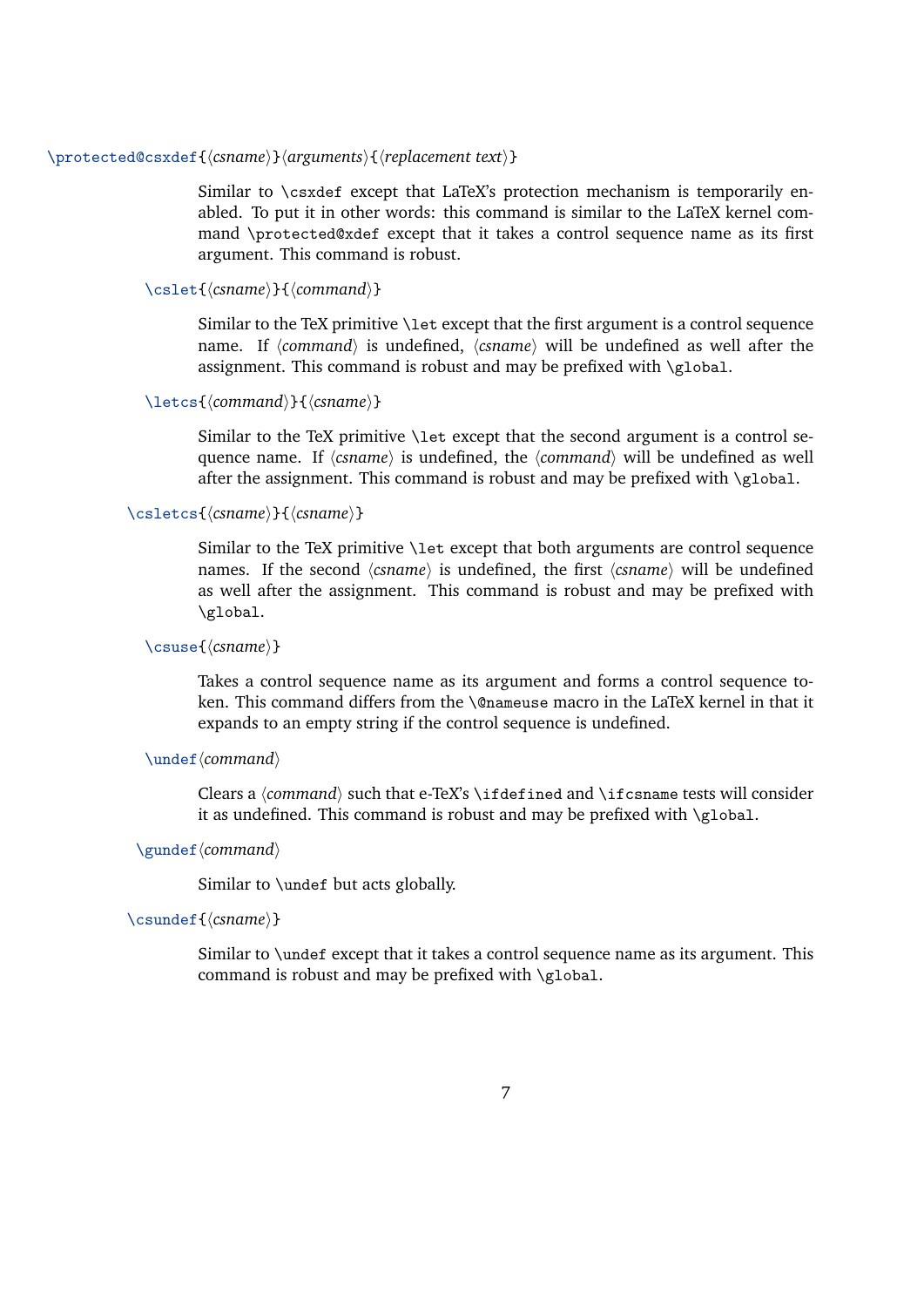```
\csgundef{(csname)}
```
Similar to \csundef but acts globally.

```
\csmeaning{\csname}}
```
Similar to the TeX primitive \meaning but takes a control sequence name as its argument. If the control sequence is undefined, this command will not implicitly assign a meaning of \relax to it.

```
\csshow{(csname)}
```
Similar to the TeX primitive \show but takes a control sequence name as its argument. If the control sequence is undefined, this command will not implicitly assign a meaning of \relax to it. This command is robust.

#### **3.1.2 Arithmetic Definitions**

The tools in this section permit calculations using macros rather than length registers and counters.

\numdef*\command*}{*\integer expression*}}

Similar to \edef except that the *linteger expression* is processed with \numexpr. The *linteger expression*) may be any arbitrary code which is valid in this context. The replacement text assigned to the  $\langle command \rangle$  will be the result of that calculation. If the  $\langle command \rangle$  is undefined, it will be initialized to 0 before the  $\langle integer$  expression $\rangle$ is processed.

\numgdef*\command*}{*\integer expression*}}

Similar to \numdef except that the assignment is global.

```
\csnumdef{\csname}}{\integer expression}}
```
Similar to \numdef except that it takes a control sequence name as its first argument.

```
\csnumgdef{\csname}}{\integer expression}}
```
Similar to \numgdef except that it takes a control sequence name as its first argument.

\dimdef*\command*}{*\dimen expression*}}

Similar to \edef except that the *\dimen expression*} is processed with \dimexpr. The *dimen expression*) may be any arbitrary code which is valid in this context. The replacement text assigned to the *(command)* will be the result of that calculation. If the  $\langle$ command $\rangle$  is undefined, it will be initialized to 0pt before the  $\langle$ *dimen expression* $\rangle$ is processed.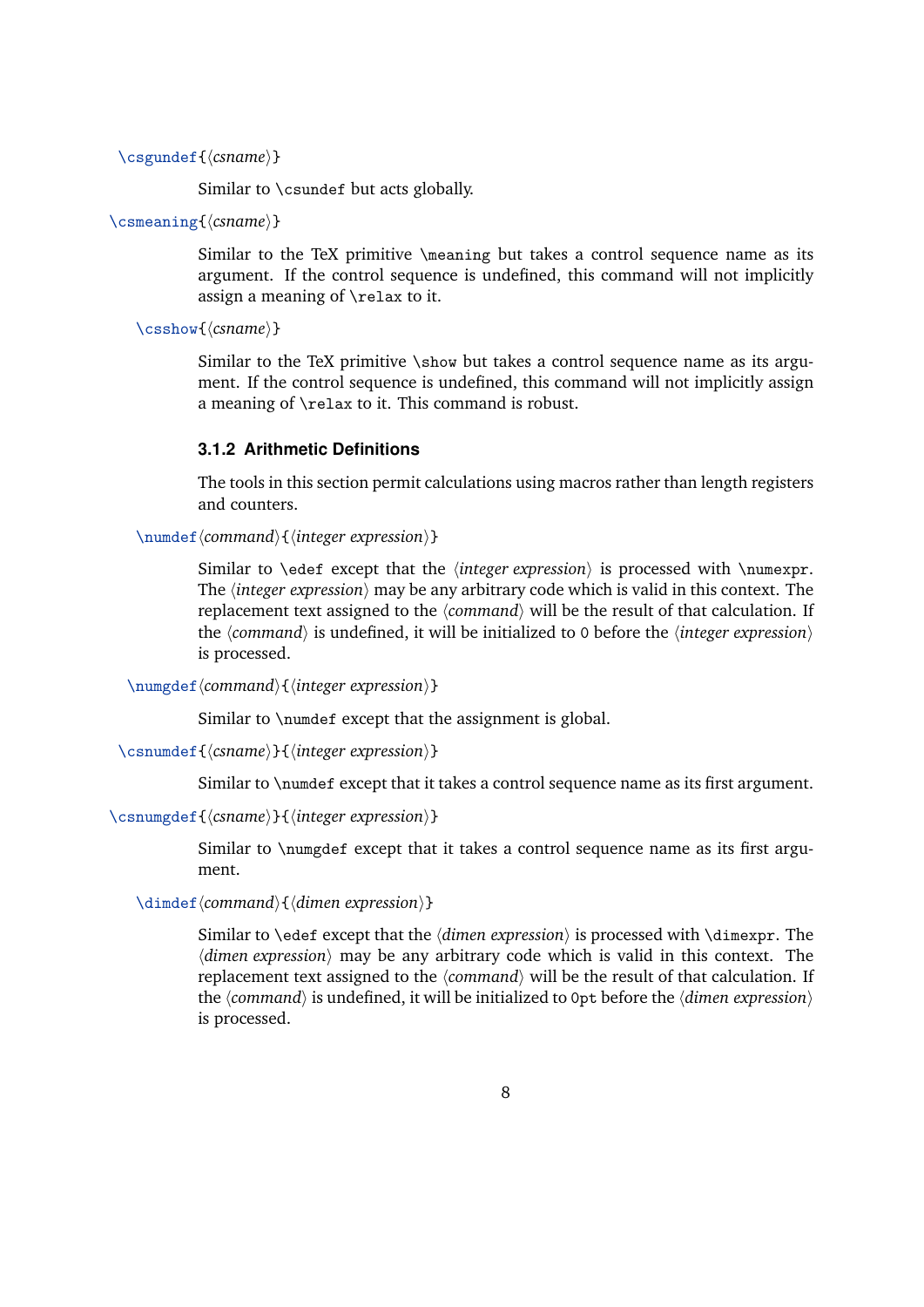\dimgdef*\command*}{*\dimen expression*}}

Similar to \dimdef except that the assignment is global.

\csdimdef{\*csname*}}{\*dimen expression*}}

Similar to \dimdef except that it takes a control sequence name as its first argument.

\csdimgdef{\*csname*}}{\*dimen expression*}}

Similar to \dimgdef except that it takes a control sequence name as its first argument.

\gluedef*\command*}{*\glue expression*}}

Similar to \edef except that the  $\langle$ *glue expression* $\rangle$  is processed with \glueexpr. The  $\langle$ *glue expression* $\rangle$  may be any arbitrary code which is valid in this context. The replacement text assigned to the  $\langle command \rangle$  will be the result of that calculation. If the *(command)* is undefined, it will be initialized to 0pt plus 0pt minus 0pt before the  $\langle$ *glue expression* $\rangle$  is processed.

\gluegdef*\command*}{*\glue expression*}}

Similar to \gluedef except that the assignment is global.

\csgluedef{\*csname*}}{\*glue expression*}}

Similar to \gluedef except that it takes a control sequence name as its first argument.

\csgluegdef{\*csname*}}{\*glue expression*}}

Similar to \gluegdef except that it takes a control sequence name as its first argument.

\mudefh*command*i{h*muglue expression*i}

Similar to \edef except that the *{muglue expression}* is processed with \muexpr. The  $\langle$ muglue expression $\rangle$  may be any arbitrary code which is valid in this context. The replacement text assigned to the  $\langle command \rangle$  will be the result of that calculation. If the  $\langle$ command $\rangle$  is undefined, it will be initialized to 0mu before the  $\langle$ muglue expression $\rangle$ is processed.

\mugdef*\command*}{*\muglue expression*}}

Similar to \mudef except that the assignment is global.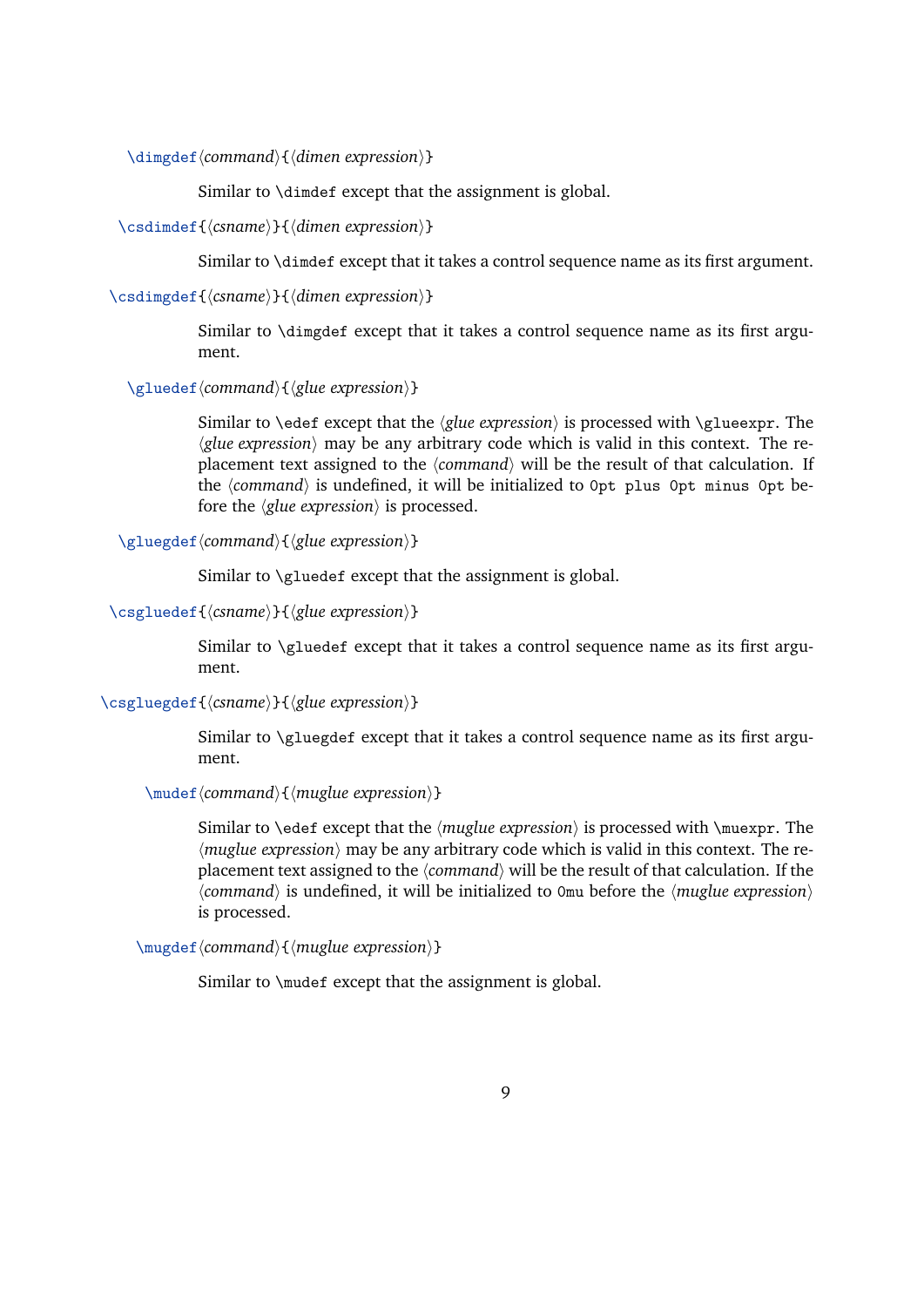<span id="page-9-0"></span>\csmudef{\*csname*}}{\*muglue expression*}}

Similar to \mudef except that it takes a control sequence name as its first argument.

```
\csmugdef{\csname}}{\muglue expression}}
```
Similar to \mugdef except that it takes a control sequence name as its first argument.

# **3.2 Expansion Control**

The tools in this section are useful to control expansion in an \edef or a similar context.

\expandonce/*command* 

This command expands a  $\langle$ *command* $\rangle$  once and prevents further expansion of the replacement text. This command is expandable.

\csexpandonce{*\csname*}}

Similar to \expandonce except that it takes a control sequence name as its argument.

# **3.3 Hook Management**

The tools in this section are intended for hook management. A  $\langle hook \rangle$  in this context is a plain macro without any parameters and prefixes which is used to collect code to be executed later. These tools may also be useful to patch simple macros by appending code to their replacement text. For more complex patching operations, see section [3.4.](#page-12-0) All commands in this section will initialize the  $\langle hook \rangle$  if it is undefined.

#### **3.3.1 Appending to a Hook**

The tools in this section append arbitrary code to a hook.

\appto\hook\{\code\}

This command appends arbitrary  $\langle code \rangle$  to a  $\langle hook \rangle$ . If the  $\langle code \rangle$  contains any parameter characters, they need not be doubled. This command is robust.

\gappto\hook\{\code\}

Similar to \appto except that the assignment is global. This command may be used as a drop-in replacement for the \g@addto@macro command in the LaTeX kernel.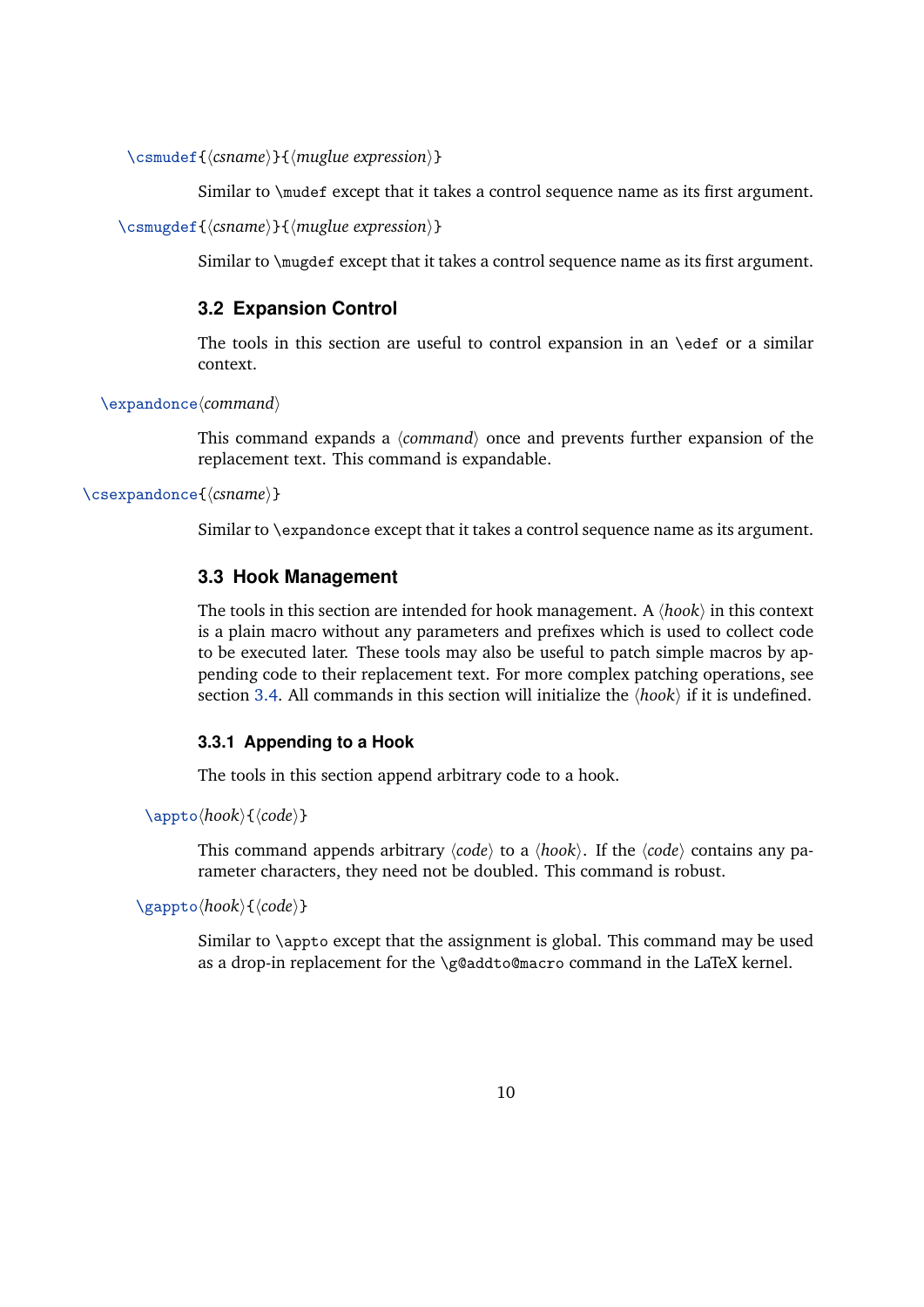\eappto\*hook*\{\code\}

This command appends arbitrary  $\langle code \rangle$  to a  $\langle hook \rangle$ . The  $\langle code \rangle$  is expanded at definition-time. Only the new  $\langle code \rangle$  is expanded, the current replacement text of the  $\langle \textit{hook} \rangle$  is not. This command is robust.

\xappto\hook\{\code\}

Similar to \eappto except that the assignment is global.

\protected@eappto\hook\{\code\}

Similar to \eappto except that LaTeX's protection mechanism is temporarily enabled.

\protected@xappto\hook\{\code\}

Similar to \xappto except that LaTeX's protection mechanism is temporarily enabled.

\csappto{*\csname*}}{*\code*}}

Similar to \appto except that it takes a control sequence name as its first argument.

\csgappto{*\csname*}}{*\code*}}

Similar to \gappto except that it takes a control sequence name as its first argument.

\cseappto{*\csname*}}{*\code*}}

Similar to \eappto except that it takes a control sequence name as its first argument.

\csxappto{*\csname*}}{*\code*}}

Similar to \xappto except that it takes a control sequence name as its first argument.

\protected@cseappto\hook\{\code\}

Similar to \protected@eappto except that it takes a control sequence name as its first argument.

\protected@csxappto\hook\{\code\}

Similar to \protected@xappto except that it takes a control sequence name as its first argument.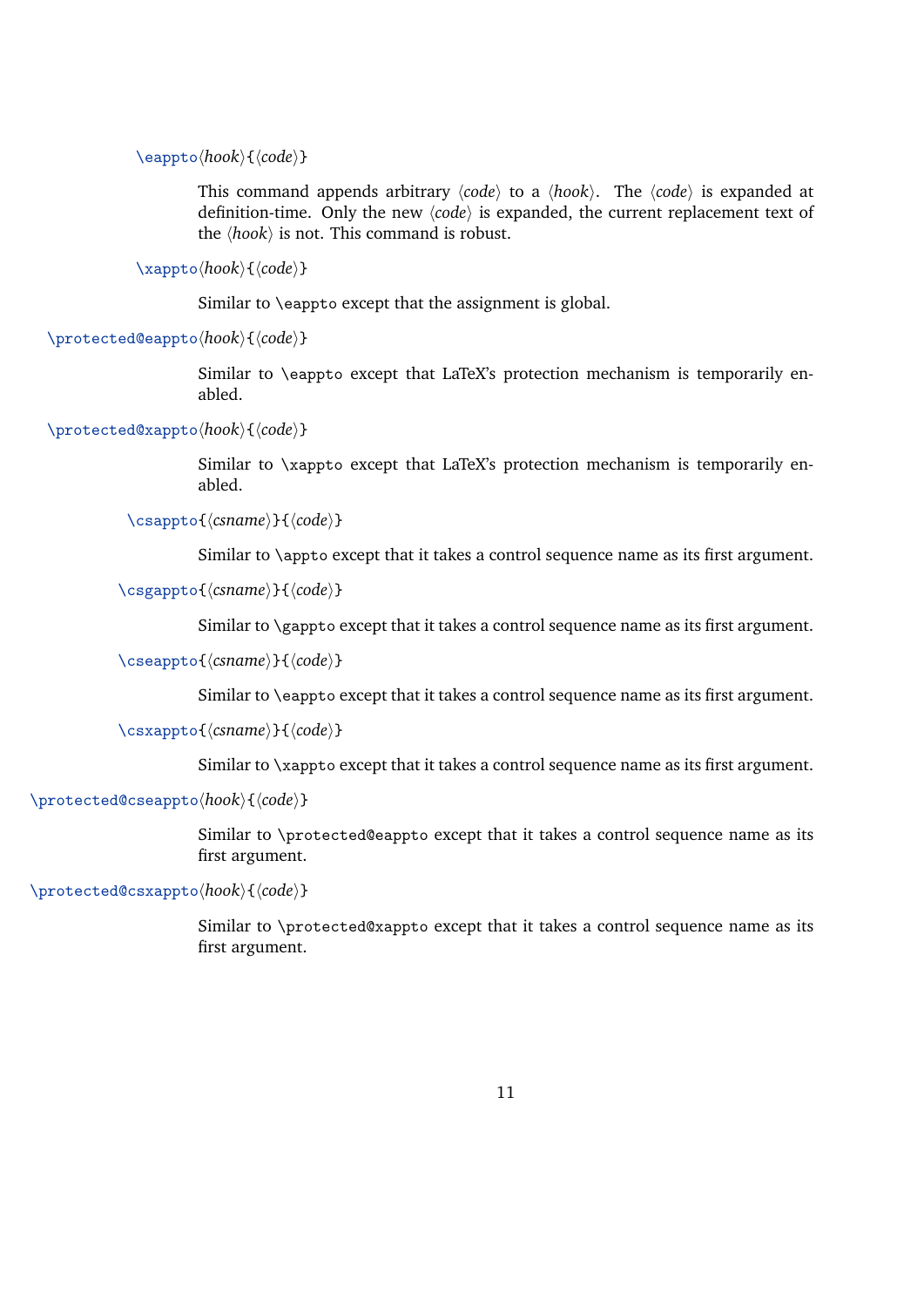#### <span id="page-11-0"></span>**3.3.2 Prepending to a Hook**

The tools in this section 'prepend' arbitrary code to a hook, i. e., the code is inserted at the beginning of the hook rather than being added at the end.

\preto\*hook*\{\code\}

Similar to  $\alpha$  except that the  $\langle code \rangle$  is prepended.

\gpreto\hook\{\code\}

Similar to \preto except that the assignment is global.

\epreto\hook\{\code\}

Similar to  $\epsilon$  eappto except that the  $\langle code \rangle$  is prepended.

\xpreto\hook\{\code\}

Similar to \epreto except that the assignment is global.

\protected@epreto\hook\{\code\}

Similar to \epreto except that LaTeX's protection mechanism is temporarily enabled.

\protected@xpreto\hook\{\code\}

Similar to \xpreto except that LaTeX's protection mechanism is temporarily enabled.

```
\cspreto{\csname}}{\code}}
```
Similar to \preto except that it takes a control sequence name as its first argument.

\csgpreto{*\csname*}}{*\code*}}

Similar to \gpreto except that it takes a control sequence name as its first argument.

\csepreto{*\csname*}}{*\code*}}

Similar to \epreto except that it takes a control sequence name as its first argument.

\csxpreto{*\csname*}}{*\code*}}

Similar to \xpreto except that it takes a control sequence name as its first argument.

\protected@csepreto\hook\{\code\}

Similar to \protected@epreto except that it takes a control sequence name as its first argument.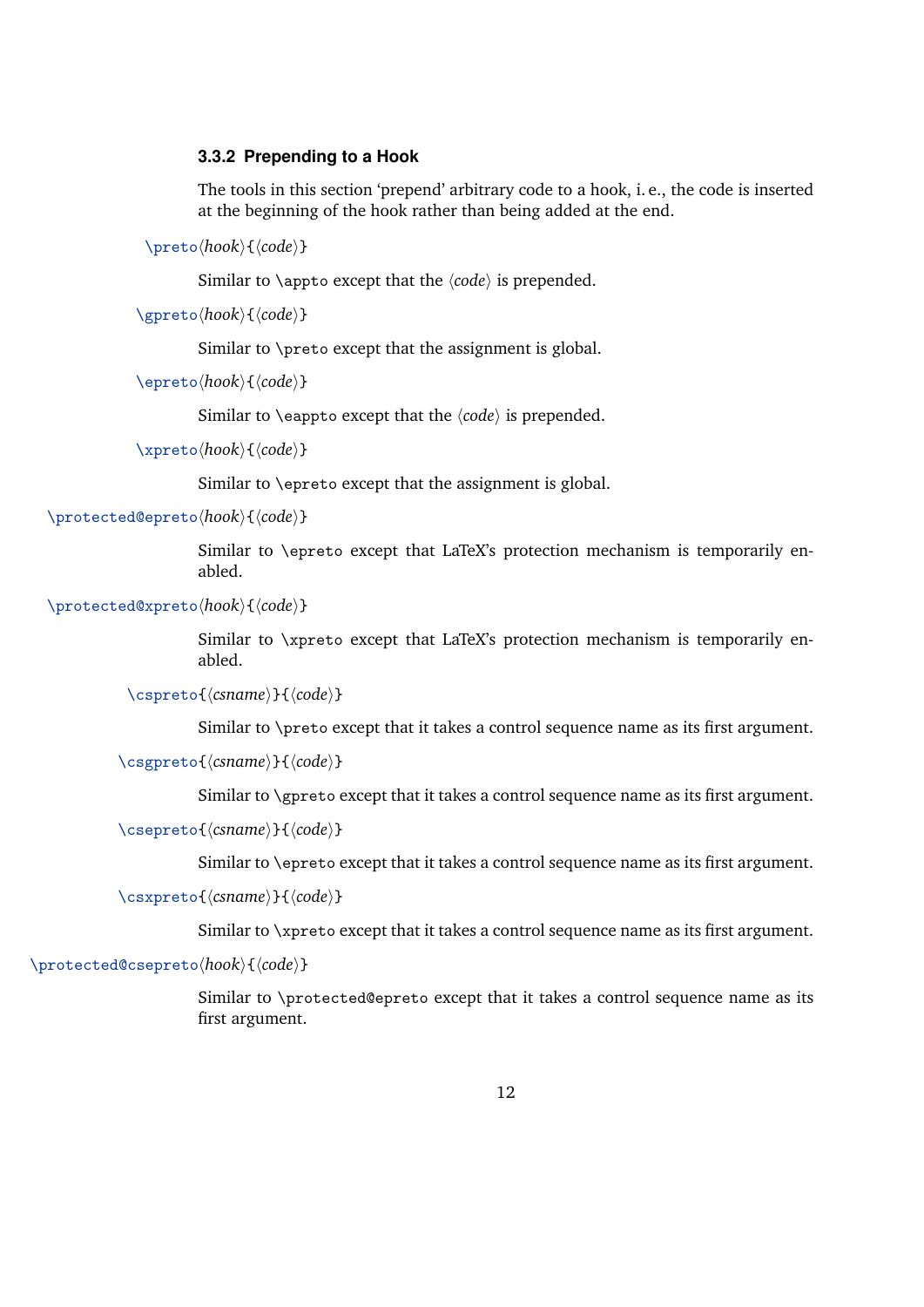#### <span id="page-12-0"></span>\protected@csxpreto\hook\{\code\}

Similar to \protected@xpreto except that it takes a control sequence name as its first argument.

#### **3.4 Patching**

The tools in this section are useful to hook into or modify existing code. All commands presented here preserve the parameters and the prefixes of the patched h*command*i. Note that \outer commands may not be patched. Also note that the commands in this section will not automatically issue any error messages if patching fails. Instead, they take a *{failure}* argument which should provide suitable fallback code or an error message. Issuing \tracingpatches in the preamble will cause the commands to write debugging information to the transcript file.

\patchcmd[ $\langle prefix \rangle$ ]{ $\langle command \rangle$ }{ $\langle search \rangle$ }{ $\langle request \rangle$ }{ $\langle success \rangle$ }{ $\langle failure \rangle$ }

This command extracts the replacement text of a  $\langle command \rangle$ , replaces  $\langle search \rangle$  with  $\langle$ *replace* $\rangle$ , and reassembles the  $\langle$ *command* $\rangle$ . The pattern match is category code agnostic and matches the first occurence of the  $\langle search \rangle$  pattern in the replacement text of the  $\langle command \rangle$  to be patched. Note that the patching process involves detokenizing the replacement text of the *(command)* and retokenizing it under the current category code regime after patching. The category code of the  $\omega$  sign is temporarily set to 11. If the replacement text of the  $\langle command \rangle$  includes any tokens with non-standard category codes, the respective category codes must be adjusted prior to patching. If the code to be replaced or inserted refers to the parameters of the *(command)* to be patched, the parameter characters need not be doubled. If an optional  $\langle prefix \rangle$  is specified, it replaces the prefixes of the  $\langle command \rangle$ . An empty  $\langle prefix \rangle$  argument strips all prefixes from the  $\langle command \rangle$ . The assignment is local. This command implicitly performs the equivalent of an \ifpatchable test prior to patching. If this test succeeds, the command applies the patch and executes *(success)*. If the test fails, it executes *(failure)* without modifying the original *(command)*. This command is robust.

\ifpatchable{*\command*}}{*\search*}}{*\true*}}{*\false*}}

This command executes  $\langle true \rangle$  if the  $\langle command \rangle$  may be patched with  $\lambda$  patchcmd and if the  $\langle search \rangle$  pattern is found in its replacement text, and  $\langle false \rangle$  otherwise. This command is robust.

\ifpatchable\*{\*command*}}{\*true*}}{\*false*}}

Similar to \ifpatchable except that the starred variant does not require a search pattern. Use this version to check if a command may be patched with \apptocmd and \pretocmd.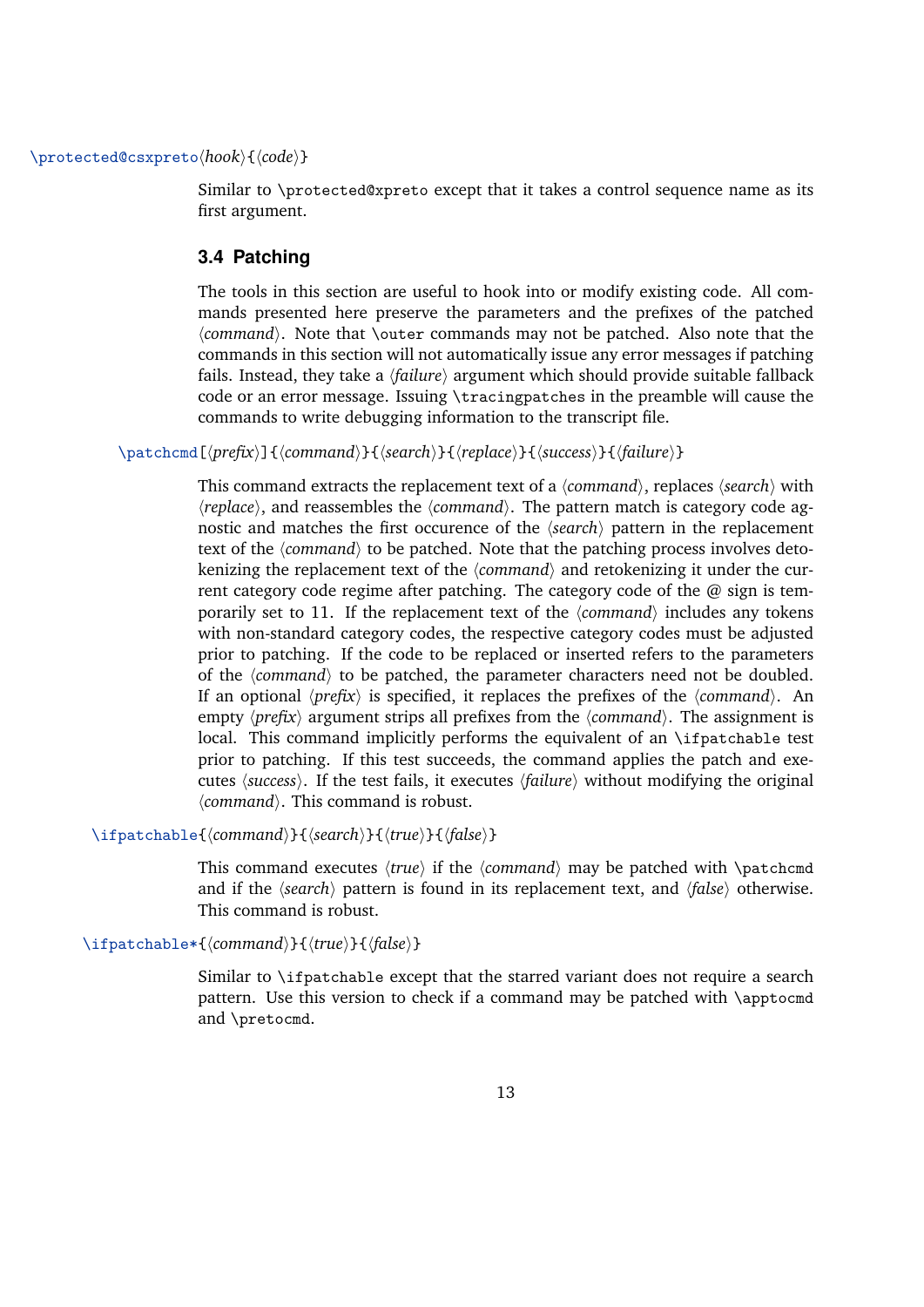#### <span id="page-13-0"></span>\apptocmd{*(command)*}{*(code)*}{*(success)*}{*(failure)*}

This command appends  $\langle code \rangle$  to the replacement text of a  $\langle command \rangle$ . If the *(command)* is a parameterless macro, it behaves like \appto from section [3.3.1.](#page-9-0) In contrast to  $\epsilon$ ,  $\epsilon$  apptocmd may also be used to patch commands with parameters. In this case, it will detokenize the replacement text of the *(command*), apply the patch, and retokenize it under the current category code regime. The category code of the  $@$  sign is temporarily set to 11. The  $\langle code \rangle$  may refer to the parameters of the *(command)*. The assignment is local. If patching succeeds, this command executes  $\langle success \rangle$ . If patching fails, it executes  $\langle failure \rangle$  without modifying the original  $\langle command \rangle$ . This command is robust.

#### \pretocmd{*(command*)}{*(code)*}{*{success}*}{*{failure}*}

This command is similar to  $\alpha$  except that the  $\langle code \rangle$  is inserted at the beginning of the replacement text of the  $\langle command \rangle$ . If the  $\langle command \rangle$  is a parameterless macro, it behaves like \preto from section [3.3.1.](#page-9-0) In contrast to \preto, \pretocmd may also be used to patch commands with parameters. In this case, it will detokenize the replacement text of the *(command)*, apply the patch, and retokenize it under the current category code regime. The category code of the  $\omega$  sign is temporarily set to 11. The  $\langle code \rangle$  may refer to the parameters of the  $\langle command \rangle$ . The assignment is local. If patching succeeds, this command executes  $\langle success \rangle$ . If patching fails, it executes  $\langle failure \rangle$  without modifying the original  $\langle command \rangle$ . This command is robust.

\tracingpatches Enables tracing for all patching commands, including \ifpatchable. The debugging information will be written to the transcript file. This is useful if the reason why a patch is not applied or \ifpatchable yields  $\langle false \rangle$  is not obvious. This command must be issued in the preamble.

#### **3.5 Boolean Flags**

This package provides two interfaces to boolean flags which are completely independent of each other. The tools in section  $3.5.1$  are a LaTeX frontend to \newif. Those in section [3.5.2](#page-15-0) use a different mechanism.

#### **3.5.1 TeX Flags**

Since the tools in this section are based on \newif internally, they may be used to test and alter the state of flags previously defined with \newif. They are also compatible with the boolean tests of the ifthen package and may serve as a LaTeX interface for querying TeX primitives such as \ifmmode. The \newif approach requires a total of three macros per flag.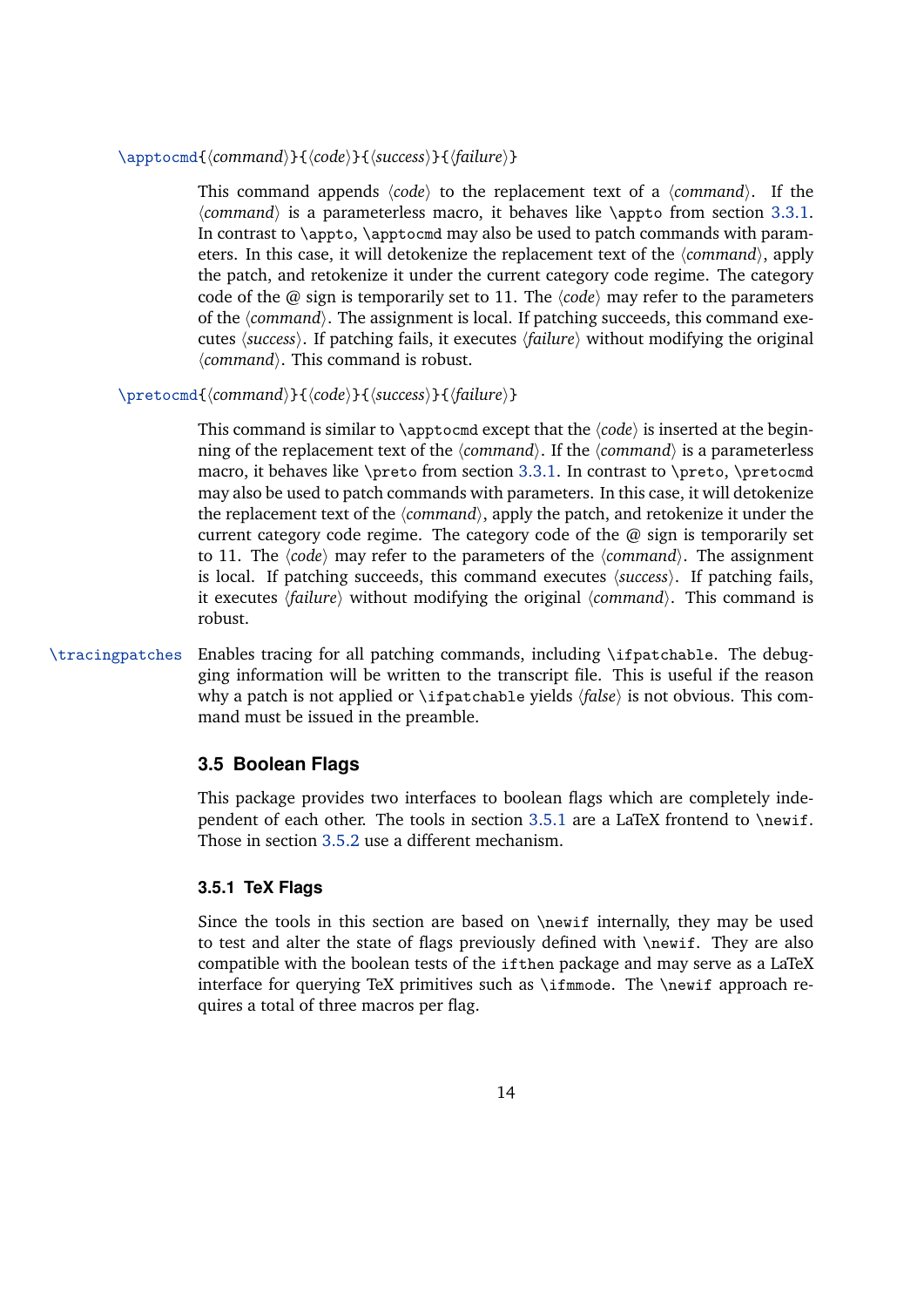#### \newbool{*\name*}}

Defines a new boolean flag called  $\langle name \rangle$ . If the flag has already been defined, this command issues an error. The initial state of newly defined flags is false. This command is robust.

#### \providebool{*(name*)}

Defines a new boolean flag called  $\langle name \rangle$  unless it has already been defined. This command is robust.

```
\booltrue{(name)}
```
Sets the boolean flag  $\langle name \rangle$  to true. This command is robust and may be prefixed with \global. It will issue an error if the flag is undefined.

```
\boolfalse{(name)}
```
Sets the boolean flag  $\langle name \rangle$  to false. This command is robust and may be prefixed with \global. It will issue an error if the flag is undefined.

```
\setbool{\langle name \rangle}{\langle value \rangle}
```
Sets the boolean flag *\name*} to *\value*} which may be either true or false. This command is robust and may be prefixed with \global. It will issue an error if the flag is undefined.

\ifbool{*\name*}}{*\true*}}{*\false*}}

Expands to  $\langle true \rangle$  if the state of the boolean flag  $\langle name \rangle$  is true, and to  $\langle false \rangle$ otherwise. If the flag is undefined, this command issues an error. This command may be used to perform any boolean test based on plain TeX syntax, i. e., any test normally employed like this:

```
\iftest true\else false\fi
```
This includes all flags defined with \newif as well as TeX primitives such as \ifmmode. The \if prefix is omitted when using the flag or the primitive in the expression. For example:

```
\ifmytest true\else false\fi
\ifmmode true\else false\fi
```
becomes

```
\ifbool{mytest}{true}{false}
\ifbool{mmode}{true}{false}
```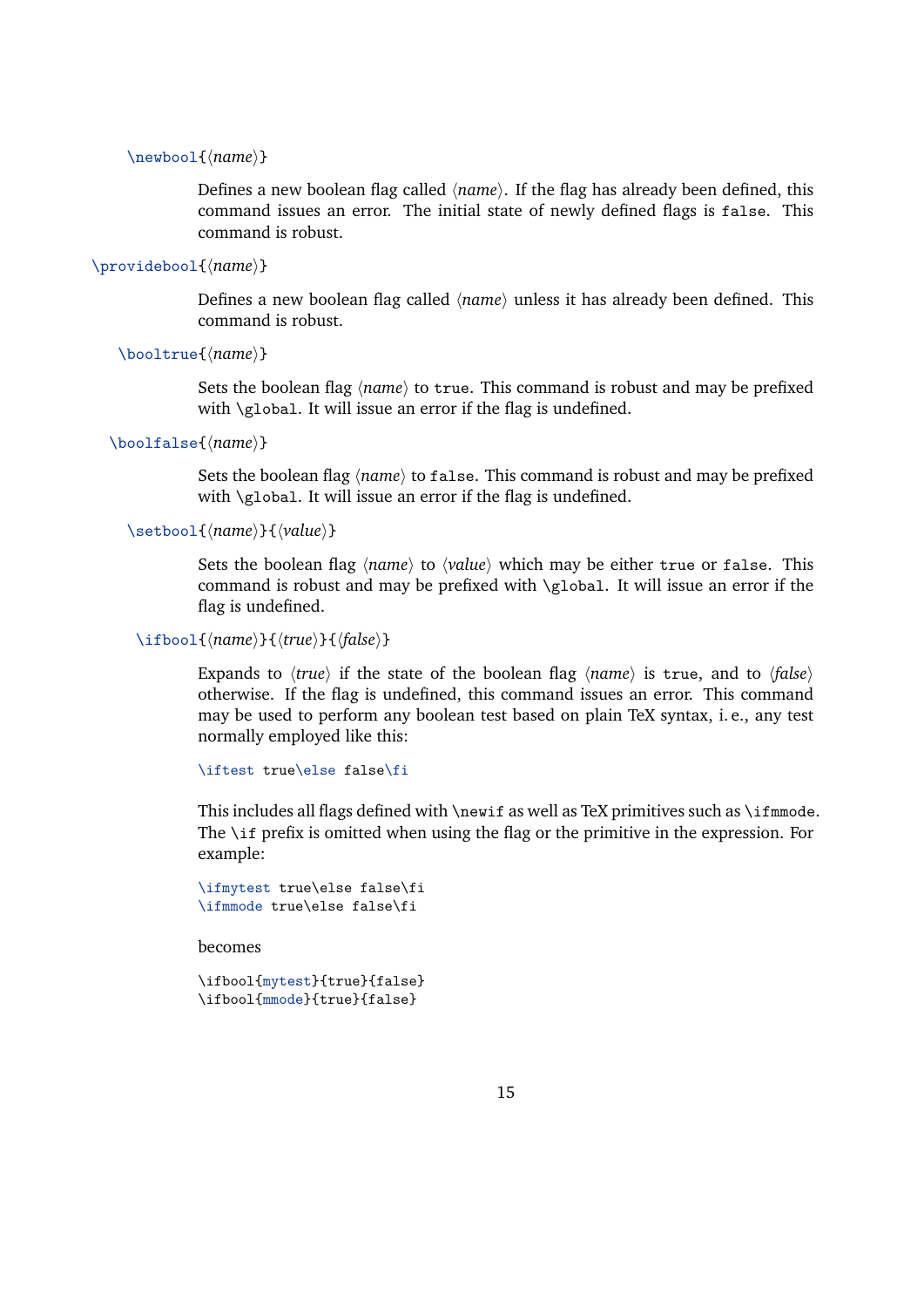```
\notbool{\name}}{\not true}}{\not false}}
```
Similar to \ifbool but negates the test.

#### **3.5.2 LaTeX Flags**

In contrast to the flags from section [3.5.1,](#page-13-0) the tools in this section require only one macro per flag. They also use a separate namespace to avoid name clashes with regular macros.

\newtoggle{\*name*}}

Defines a new boolean flag called  $\langle name \rangle$ . If the flag has already been defined, this command issues an error. The initial state of newly defined flags is false. This command is robust.

\providetoggle{*(name*)}

Defines a new boolean flag called  $\langle name \rangle$  unless it has already been defined. This command is robust.

```
\toggletrue{\name}}
```
Sets the boolean flag  $\langle name \rangle$  to true. This command is robust and may be prefixed with \global. It will issue an error if the flag is undefined.

#### \togglefalse{*\name*}}

Sets the boolean flag  $\langle name \rangle$  to false. This command is robust and may be prefixed with \global. It will issue an error if the flag is undefined.

#### \settoggle{\*name*}}{\*value*}}

Sets the boolean flag *(name)* to *(value)* which may be either true or false. This command is robust and may be prefixed with \global. It will issue an error if the flag is undefined.

#### \iftoggle{*\name*}}{*\true*}}{*\false*}}

Expands to  $\langle true \rangle$  if the state of the boolean flag  $\langle name \rangle$  is true, and to  $\langle false \rangle$ otherwise. If the flag is undefined, this command issues an error.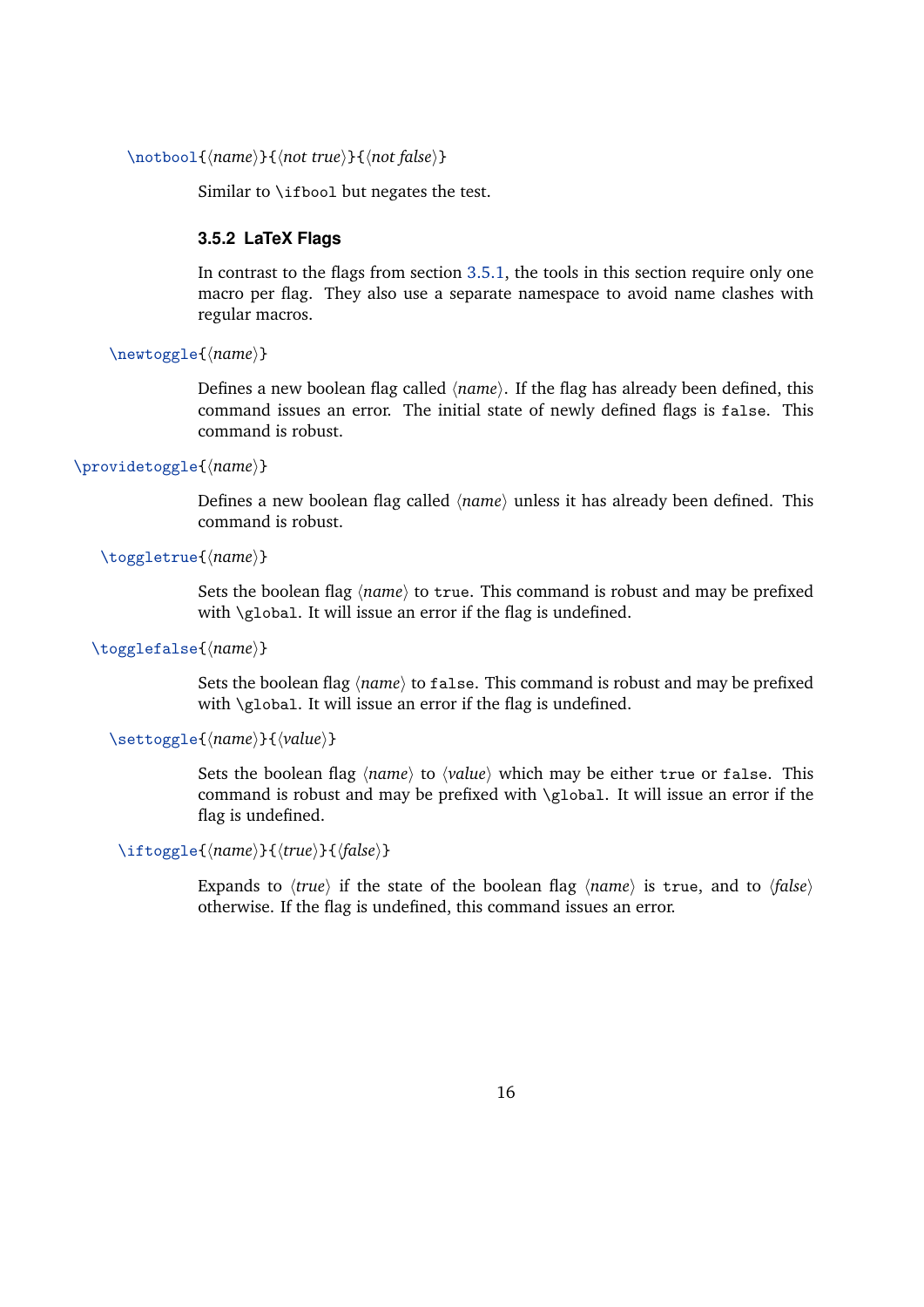<span id="page-16-0"></span>\nottoggle{*\name*}}{*\not true*}}{*\not false*}}

Similar to \iftoggle but negates the test.

# **3.6 Generic Tests**

#### **3.6.1 Macro Tests**

\ifdef{\*control sequence*}}{\*true*}}{\*false*}}

Expands to  $\langle true \rangle$  if the  $\langle contracted{control}$  sequence $\rangle$  is defined, and to  $\langle false \rangle$  otherwise. Note that control sequences will be considered as defined even if their meaning is \relax. This command is a LaTeX wrapper for the e-TeX primitive \ifdefined.

\ifcsdef{*\csname*}}{*\true*}}{*\false*}}

Similar to \ifdef except that it takes a control sequence name as its first argument. This command is a LaTeX wrapper for the e-TeX primitive \ifcsname.

\ifundef{*\control sequence*}}{*\true*}}{*\false*}}

Expands to  $\langle true \rangle$  if the  $\langle contented$  *sequence* $\rangle$  is undefined, and to  $\langle false \rangle$  otherwise. Apart from reversing the logic of the test, this command also differs from  $\iota$  if def in that commands will be considered as undefined if their meaning is \relax.

```
\ifcsundef{\csname}}{\true}}{\false}}
```
Similar to \ifundef except that it takes a control sequence name as its first argument. This command may be used as a drop-in replacement for the \@ifundefined test in the LaTeX kernel.

\ifdefmacro{*\control sequence*}}{*\true*}}{*\false*}}

Expands to  $\langle true \rangle$  if the  $\langle contracted$  sequence $\rangle$  is defined and is a macro, and to  $\langle false \rangle$ otherwise.

\ifcsmacro{*\csname*}}{*\true*}}{*\false*}}

Similar to \ifdefmacro except that it takes a control sequence name as its first argument.

\ifdefparam{*\control sequence*}}{*\true*}}{*\false*}}

Expands to  $\langle true \rangle$  if the  $\langle contented$  sequence $\rangle$  is defined and is a macro with one or more parameters, and to  $\langle false \rangle$  otherwise.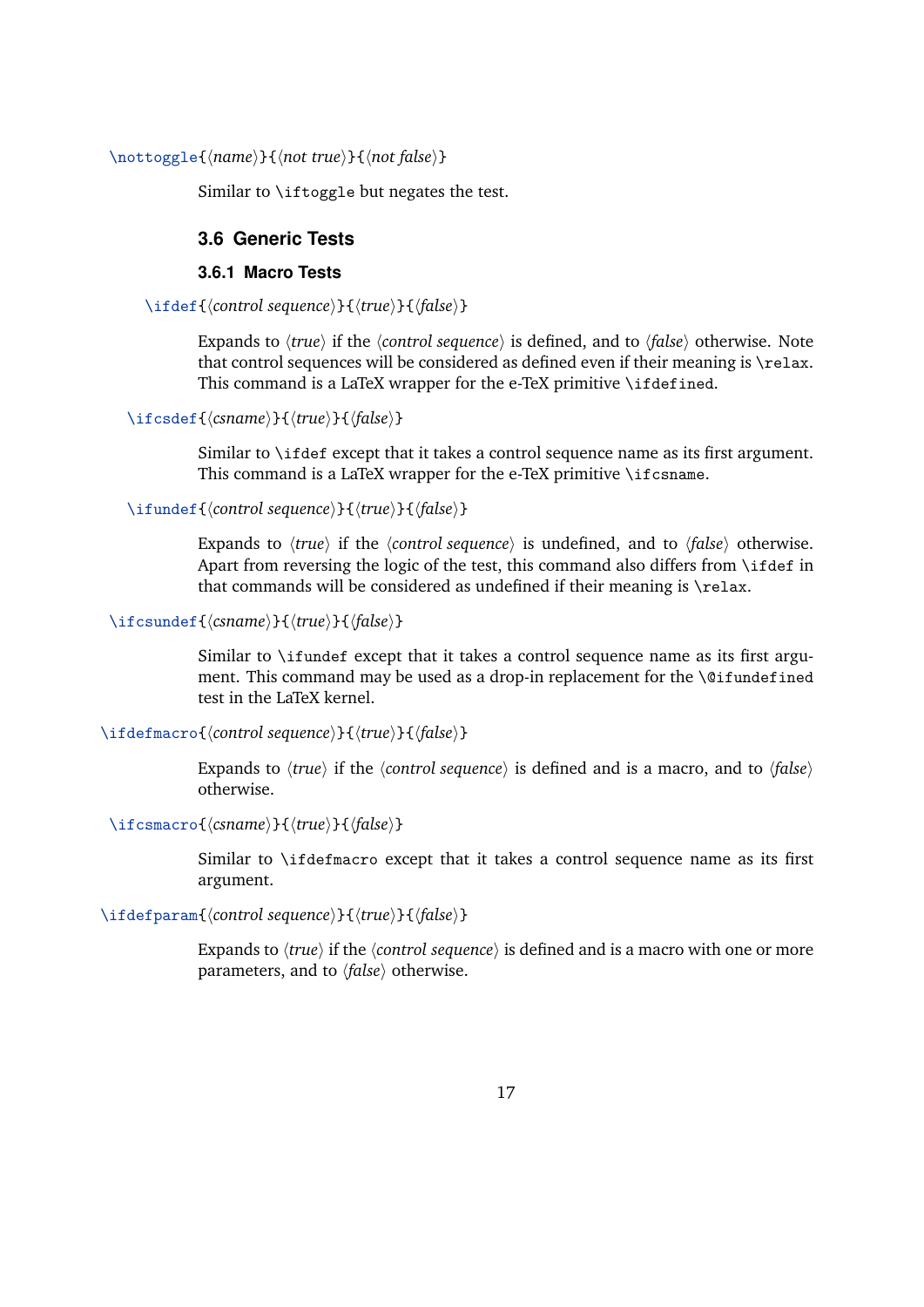\ifcsparam{*\csname*}}{*\true*}}{*\false*}}

Similar to \ifdefparam except that it takes a control sequence name as its first argument.

\ifdefprefix{\/*control sequence*}}{\*{true*}}{\*{false*}}

Expands to  $\langle true \rangle$  if the  $\langle contracted$  sequence $\rangle$  is defined and is a macro prefixed with \long and/or \protected, and to *\false*\ otherwise. Note that \outer macros may not be tested.

\ifcsprefix{*\csname*}}{*\true*}}{*\false*}}

Similar to \ifdefprefix except that it takes a control sequence name as its first argument.

\ifdefprotected{*(control sequence*)}{*{true*}}{*{false}*}

Expands to  $\langle true \rangle$  if the  $\langle counter \rangle$  is defined and is a macro prefixed with \protected, and to *\false*} otherwise.

### \ifcsprotected{*(csname*)}{*(true)*}{*(false)*}

Similar to \ifdefprotected except that it takes a control sequence name as its first argument.

\ifdefltxprotect{*\control sequence*}}{*\true*}}{*\false*}}

Executes  $\langle true \rangle$  if the  $\langle contracted{contr } \rangle$  is defined and is a LaTeX protection shell, and *(false)* otherwise. This command is robust. It will detect commands which have been defined with \DeclareRobustCommand or by way of a similar technique.

#### \ifcsltxprotect{*\csname*}}{*\true*}}{*\false*}}

Similar to \ifdefltxprotect except that it takes a control sequence name as its first argument.

#### \ifdefempty{*\control sequence*}}{*\true*}}{*\false*}}

Expands to  $\langle true \rangle$  if the  $\langle contracted{control}$  sequence $\rangle$  is defined and is a parameterless macro whose replacement text is empty, and to  $\langle false \rangle$  otherwise. In contrast to  $\langle$ ifx, this test ignores the prefixes of the  $\langle command \rangle$ .

\ifcsempty{ $\langle \text{csname} \rangle$ }{ $\langle \text{true} \rangle$ }{ $\langle \text{false} \rangle$ }

Similar to \ifdefempty except that it takes a control sequence name as its first argument.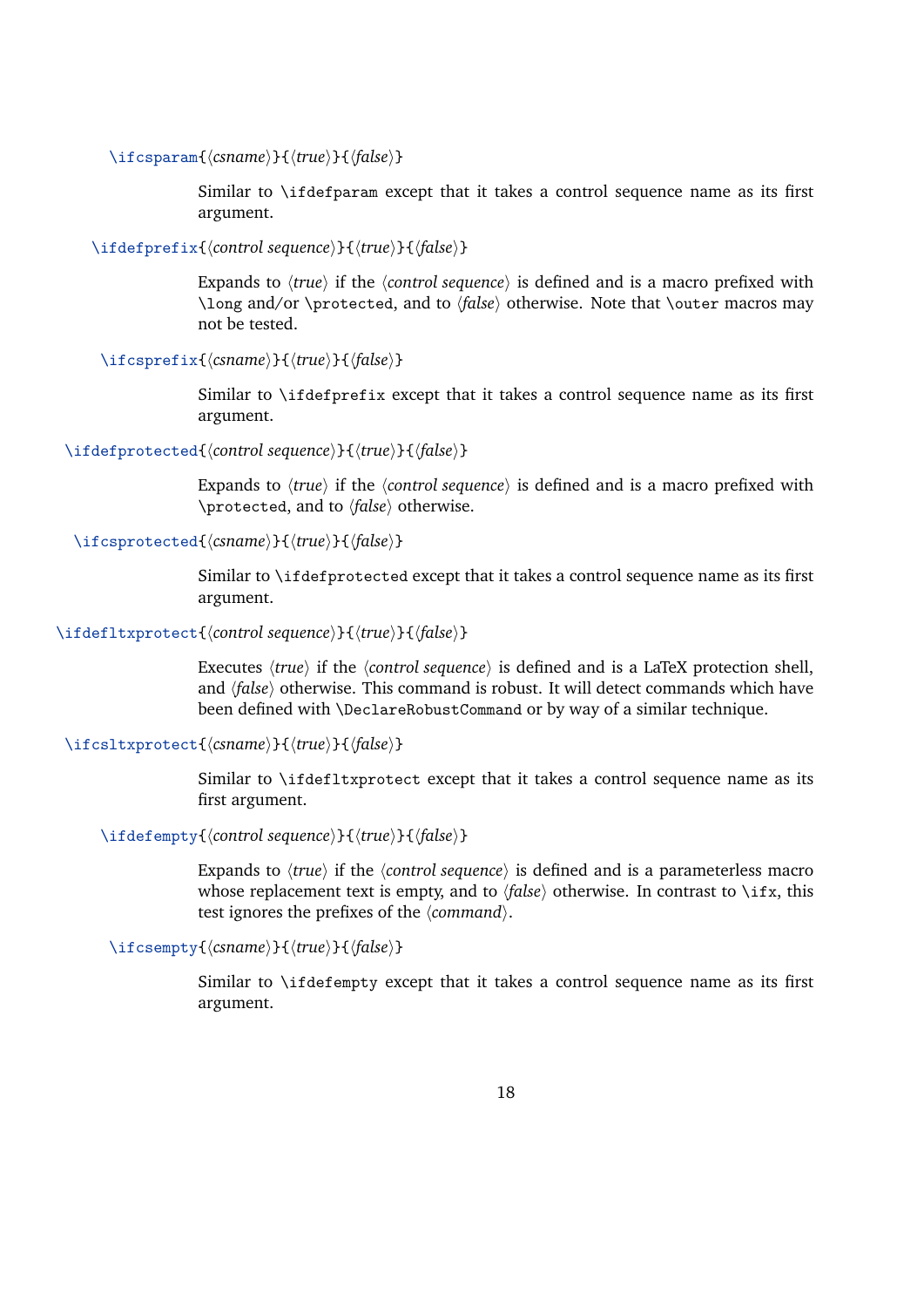\ifdefvoid{h*control sequence*i}{h*true*i}{h*false*i}

Expands to  $\langle true \rangle$  if the  $\langle contented, eigenvalue \rangle$  is undefined, or is a control sequence whose meaning is \relax, or is a parameterless macro whose replacement text is empty, and to  $\langle false \rangle$  otherwise.

\ifcsvoid{*\csname*}}{*\true*}}{*\false*}}

Similar to \ifdefvoid except that it takes a control sequence name as its first argument.

\ifdefequal{*\control sequence*}}{\*control sequence*}}{\*frue*}}{\*false*}}

Compares two control sequences and expands to  $\langle true \rangle$  if they are equal in the sense of \ifx, and to  $\langle false \rangle$  otherwise. In contrast to \ifx, this test will also yield  $\langle false \rangle$ if both control sequences are undefined or have a meaning of \relax.

\ifcsequal{*\csname*}}{*\csname*}}{*\true*}}{*\false*}}

Similar to \ifdefequal except that it takes control sequence names as arguments.

\ifdefstring{*(command)*}{*{string*}}{*{true}*}{*{false}*}

Compares the replacement text of a  $\langle$ *command* $\rangle$  to a  $\langle$ *string* $\rangle$  and executes  $\langle$ *true* $\rangle$ if they are equal, and  $\langle false \rangle$  otherwise. Neither the  $\langle command \rangle$  nor the  $\langle string \rangle$  is expanded in the test and the comparison is category code agnostic. Control sequence tokens in the  $\langle$ *string* $\rangle$  argument will be detokenized and treated as strings. This command is robust. Note that it will only consider the replacement text of the h*command*i. For example, this test

\long\edef\mymacro#1#2{\string&} \ifdefstring{\mymacro}{&}{true}{false}

would yield  $\langle true \rangle$ . The prefix and the parameters of \mymacro as well as the category codes in the replacement text are ignored.

\ifcsstring{*\csname*}}{*\tring*}}{*\true*}}{*\false*}}

Similar to \ifdefstring except that it takes a control sequence name as its first argument.

\ifdefstrequal{*(command)*}{*(command)*}{*{true}*}{*{false}*}

Performs a category code agnostic string comparison of the replacement text of two commands. This command is similar to \ifdefstring except that both arguments to be compared are macros. This command is robust.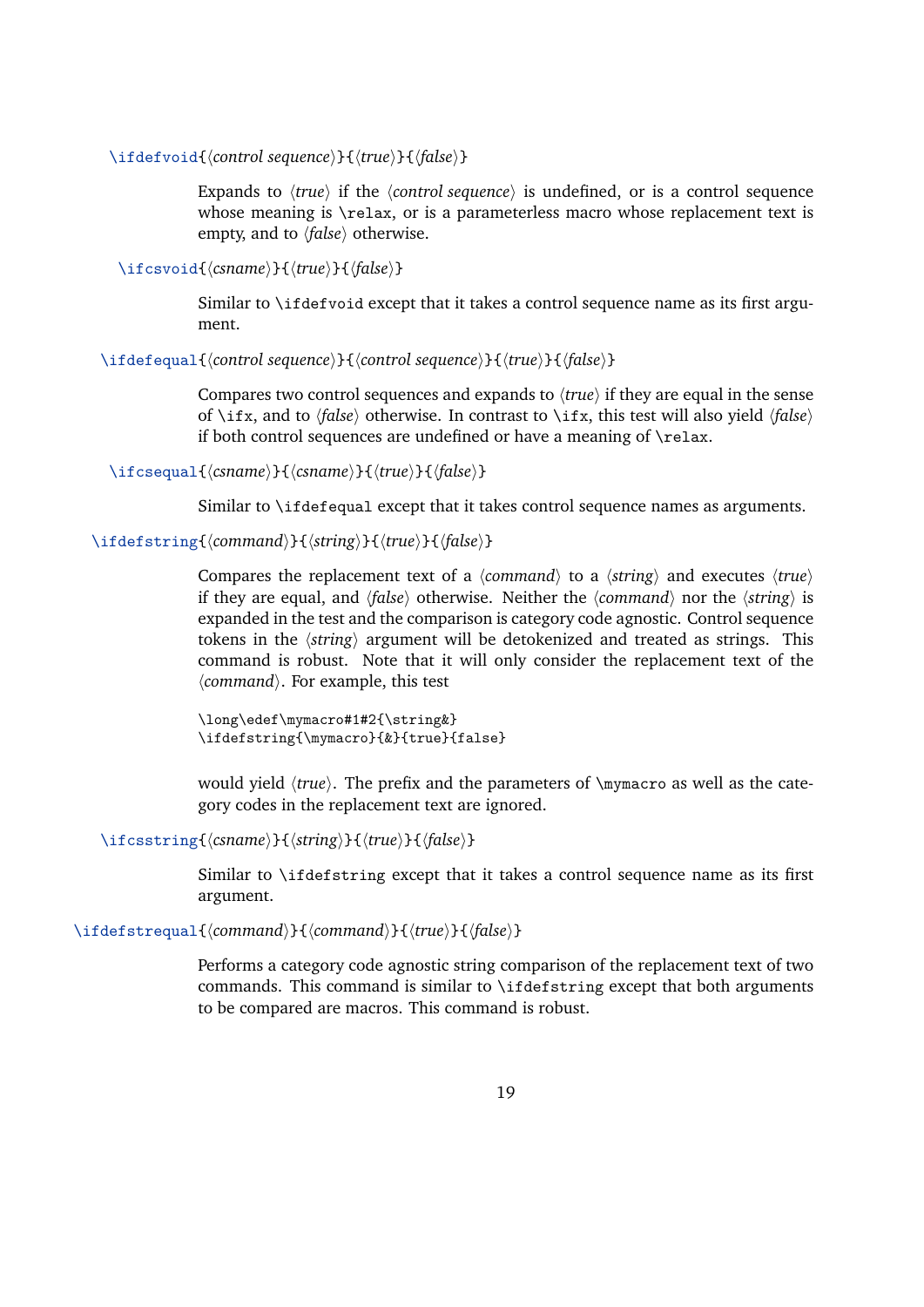<span id="page-19-0"></span>\ifcsstrequal{*(csname*)}{*(csname*)}{*(true)*}{*(false)*}

Similar to \ifdefstrequal except that it takes control sequence names as arguments.

#### **3.6.2 Counter and Length Tests**

\ifdefcounter{*\control sequence*}}{*\true*}}{*\false*}}

Expands to  $\langle true \rangle$  if the  $\langle counterrangle$  is a TeX  $\langle counterrangle$  register allocated with \newcount, and to *\false*} otherwise.

\ifcscounter{*\csname*}}{*\true*}}{*\false*}}

Similar to \ifdefcounter except that it takes a control sequence name as its first argument.

\ifltxcounter{*\name*}}{*\true*}}{*\false*}}

Expands to  $\langle true \rangle$  if  $\langle name \rangle$  is a LaTeX counter allocated with \newcounter, and to *(false)* otherwise.

#### \ifdeflength{*\control sequence*}}{*\true*}}{*\false*}}

Expands to  $\langle true \rangle$  if the  $\langle counter \rangle$  is a TeX \skip register allocated with \newskip or \newlength, and to  $\{false\}$  otherwise.

### \ifcslength{*(csname*)}{*{true*}}{*{false}*}

Similar to \ifdeflength except that it takes a control sequence name as its first argument.

#### \ifdefdimen{*\control sequence*}}{*\true*}}{*\false*}}

Expands to  $\langle true \rangle$  if the  $\langle counterrangle$  is a TeX \dimen register allocated with \newdimen, and to *\false*} otherwise.

\ifcsdimen{*\csname*}}{*\true*}}{*\false*}}

Similar to \ifdefdimen except that it takes a control sequence name as its first argument.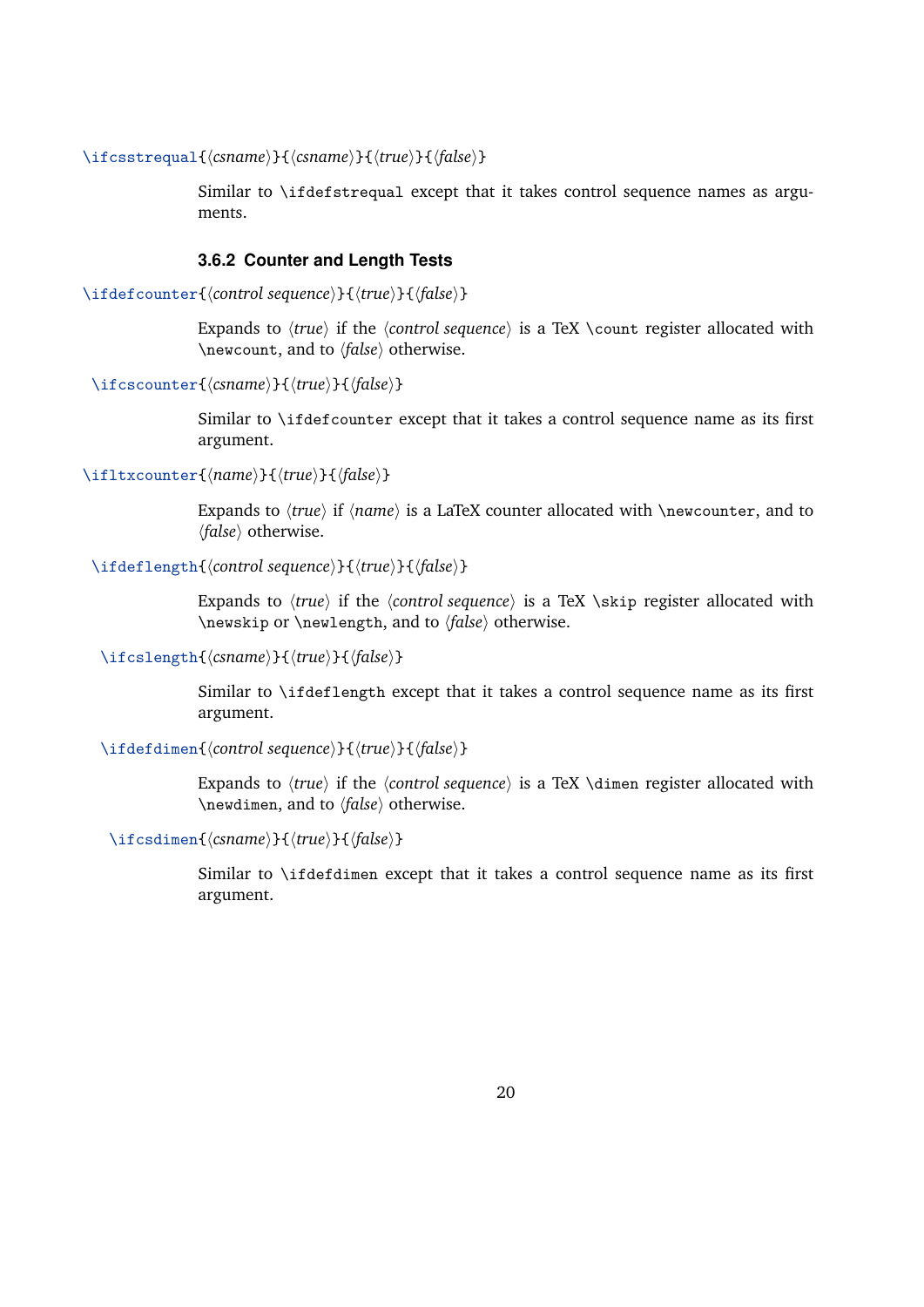#### **3.6.3 String Tests**

```
\ifstrequal{\tring}}{\tring}}{\true}}{\false}}
```
Compares two strings and executes  $\langle true \rangle$  if they are equal, and  $\langle false \rangle$  otherwise. The strings are not expanded in the test and the comparison is category code agnostic. Control sequence tokens in any of the *(string)* arguments will be detokenized and treated as strings. This command is robust.

\ifstrempty{ $\langle string \rangle$ }{ $\langle true \rangle$ }{ $\langle false \rangle$ }

Expands to  $\langle true \rangle$  if the  $\langle string \rangle$  is empty, and to  $\langle false \rangle$  otherwise. The  $\langle string \rangle$  is not expanded in the test.

\ifblank{*\tring*}}{*\true*}}{*\false*}}

Expands to *(true)* if the *(string)* is blank (empty or spaces), and to *(false)* otherwise. The  $\langle$ *string* $\rangle$  is not expanded in the test.

\notblank{*\tring*}}{\*not* true}}{\*not false*}}

Similar to \ifblank but negates the test.

### **3.6.4 Arithmetic Tests**

\ifnumcomp{*{integer expression}*}{*{relation}*}{*{integer expression}*}{*{true}*}{*{false}*}

Compares two integer expressions according to *\relation*} and expands to  $\langle true \rangle$  or  $\langle false \rangle$  depending on the result. The  $\langle relation \rangle$  may be <, >, or =. Both integer expressions will be processed with  $\num{expression}$  may be any arbitrary code which is valid in this context. All arithmetic expressions may contain spaces. Here are some examples:

```
\ifnumcomp{3}{>}{6}{true}{false}
\ifnumcomp{(7 + 5) / 2}{=}{6}{true}{false}
\ifnumcomp{(7+5) / 4}{>}{3*(12-10)}{true}{false}
\newcounter{countA}
\setcounter{countA}{6}
\newcounter{countB}
\setcounter{countB}{5}
\ifnumcomp{\value{countA} * \value{countB}/2}{=}{15}{true}{false}
\ifnumcomp{6/2}{=}{5/2}{true}{false}
```
Technically, this command is a LaTeX wrapper for the TeX primitive \ifnum, incorporating \numexpr. Note that \numexpr will round the result of all integer expressions, i. e., both expressions will be processed and rounded prior to being compared. In the last line of the above examples, the result of the second expression is 2.5, which is rounded to 3, hence  $\infty$  music will expand to  $\langle true \rangle$ .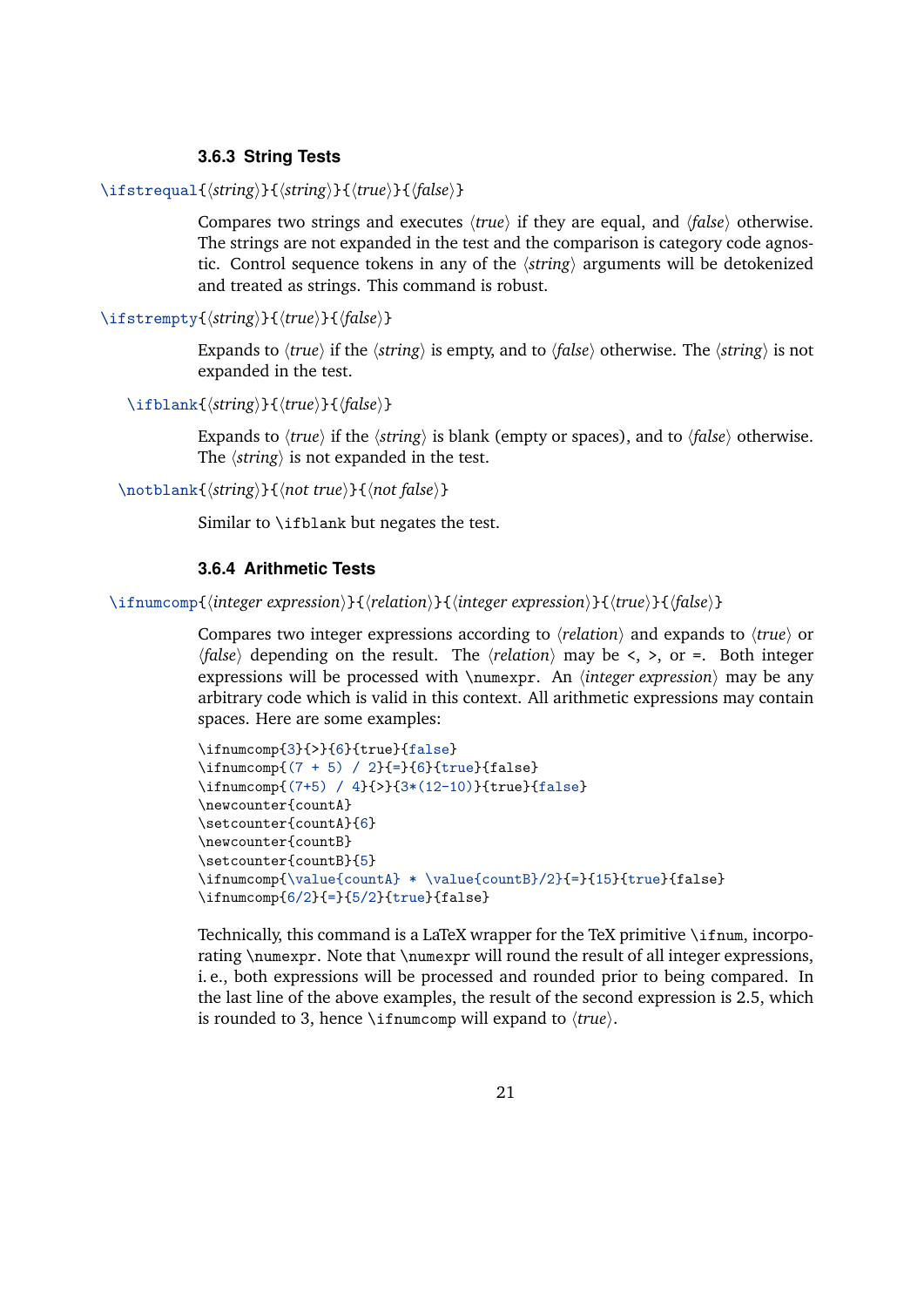\ifnumequal{*\integer expression*}}{*\integer expression*}}{*\true*}}{*\false*}}

Alternative syntax for \ifnumcomp{ $\dots$ }{=}{ $\dots$ }{...}{...}.

\ifnumgreater{*\integer expression*}}{*\integer expression*}}{*\true*}}{*\false*}}

Alternative syntax for  $\imath$  fnumcomp $\{\ldots\}\{\ldots\}\{\ldots\}$ .

\ifnumless{\*integer expression*}}{\*integer expression*}}{\*true*}}{\*false*}}

Alternative syntax for  $\imath$  fnumcomp $\{\ldots\}$ { $\{\ldots\}$ { $\ldots$ }.

\ifnumodd{*(integer expression*)}{*(true)*}{*(false)*}

Evaluates an integer expression and expands to  $\langle true \rangle$  if the result is an odd number, and to  $\langle false \rangle$  otherwise. Technically, this command is a LaTeX wrapper for the TeX primitive \ifodd, incorporating \numexpr.

\ifdimcomp{*{dimen expression*}}{*{relation}*}{*{dimen expression}*}{*{true}*}{*{false}*}

Compares two dimen expressions according to  $\langle$ *relation* $\rangle$  and expands to  $\langle$ *true* $\rangle$  or  $\langle false \rangle$  depending on the result. The  $\langle relation \rangle$  may be <, >, or =. Both dimen expressions will be processed with  $\dim_{\mathbb{R}} A \dim_{\mathbb{R}}$  expression) may be any arbitrary code which is valid in this context. All arithmetic expressions may contain spaces. Here are some examples:

```
\ifdimcomp{1cm}{=}{28.45274pt}{true}{false}
\ifdimcomp{(7pt + 5pt) / 2}{<}{2pt}{true}{false}
\ifdimcomp{(3.725pt + 0.025pt) * 2}{<}{7pt}{true}{false}
\newlength{\lengthA}
\setlength{\lengthA}{7.25pt}
\newlength{\lengthB}
\setlength{\lengthB}{4.75pt}
\ifdimcomp{(\lengthA + \lengthB) / 2}{>}{2.75pt * 2}{true}{false}
\label{thm:main} $$\if{dimcomp{(\lengthA + \lengthB) / 2}{>}{25pt / 6}{true}{false}
```
Technically, this command is a LaTeX wrapper for the TeX primitive \ifdim, incorporating \dimexpr. Since both \ifdimcomp and \ifnumcomp are expandable, they may also be nested:

\ifnumcomp{\ifdimcomp{5pt+5pt}{=}{10pt}{1}{0}}{>}{0}{true}{false}

\ifdimequal{*dimen expression*}}{*\dimen expression*}}{*\true*}}{*\false*}}

Alternative syntax for  $\ifmmode\setminus i\else\relbreak\fi$  \ifdimcomp{...}{=}{...}{...}{...}.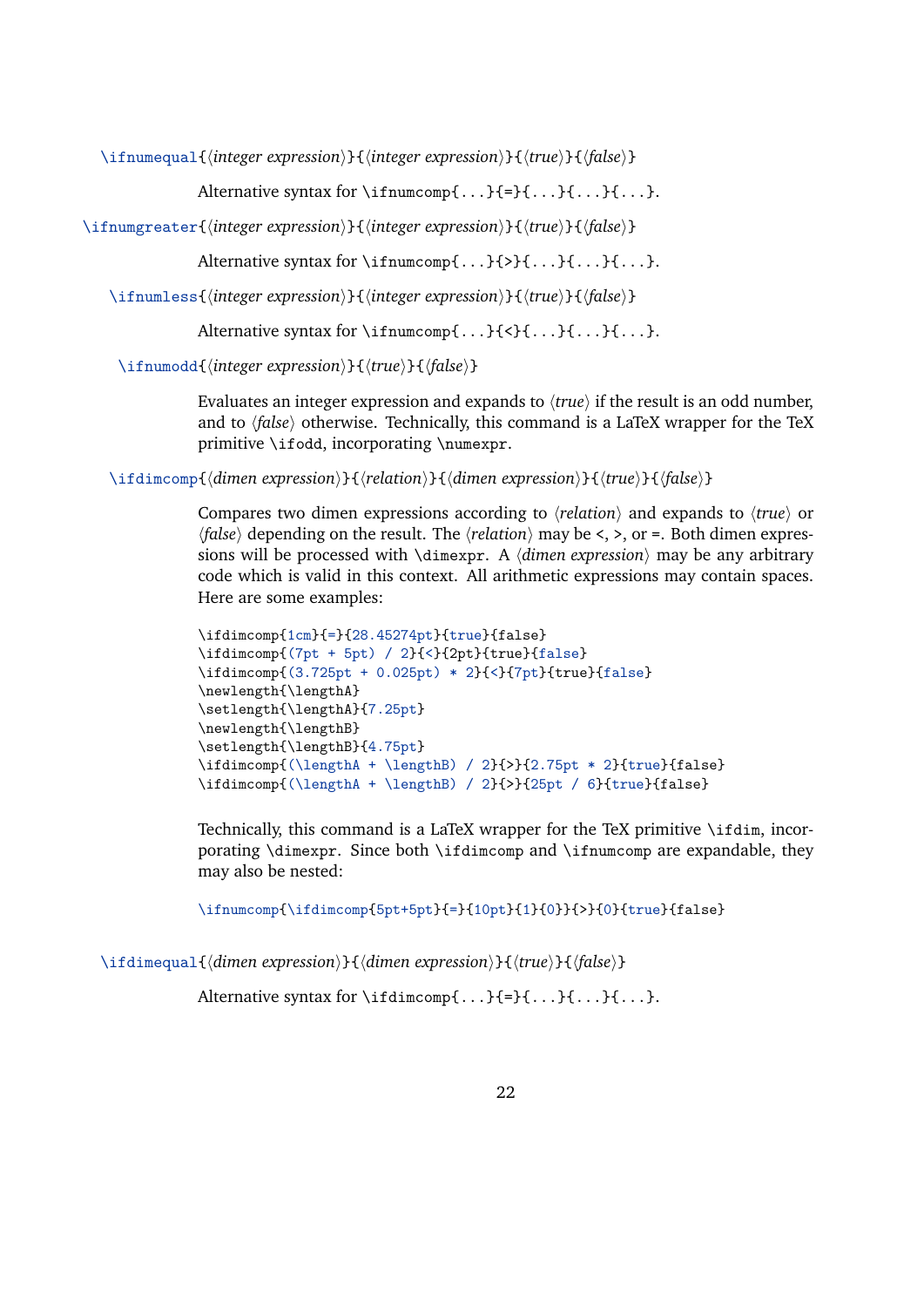<span id="page-22-0"></span>\ifdimgreater{*\dimen expression*}}{*\dimen expression*}}{*\true*}}{*\false*}}

Alternative syntax for \ifdimcomp{ $\dots$ }{ $>$ }{...}{...}{...}.

```
\ifdimless{\dimen expression}}{\dimen expression}}{\true}}{\false}}
```
Alternative syntax for \ifdimcomp{ $\dots$ }{<}{ $\dots$ }{ $\dots$ }{...}.

#### **3.6.5 Boolean Expressions**

The commands in this section are replacements for the \ifthenelse command provided by the ifthen package. They serve the same purpose but differ in syntax, concept, and implementation. In contrast to \ifthenelse, they do not provide any tests of their own but serve as a frontend to other tests. Any test which satisfies certain syntactical requirements may be used in a boolean expression.

\ifboolexpr{*\expression*}}{*\true*}}{*\false*}}

Evaluates the *(expression)* and executes *(true)* if it is true, and *{false}* otherwise. The  $\langle expression \rangle$  is evaluated sequentially from left to right. The following elements, discussed in more detail below, are available in the  $\langle expression \rangle$ : the test operators togl, bool, test; the logical operators not, and, or; and the subexpression delimiter  $(...).$  Spaces, tabs, and line endings may be used freely to arrange the  $\langle expression \rangle$ visually. Blank lines are not permissible in the  $\langle expression \rangle$ . This command is robust.

\ifboolexpe{*\expression*}}{*\true*}}{*\false*}}

An expandable version of \ifboolexpr which may be processed in an expansiononly context, e.g., in an \edef or in a \write operation. Note that all tests used in the  $\langle expression \rangle$  must be expandable, even if  $\iota$  theolexpe is not located in an expansion-only context.

\whileboolexpr{*\expression*}}{*\code*}}

Evaluates the  $\langle expression \rangle$  like \ifboolexpr and repeatedly executes the  $\langle code \rangle$  while the expression is true. The  $\langle code \rangle$  may be any valid TeX or LaTeX code. This command is robust.

#### \unlessboolexpr{*\expression*}}{*\code*}}

Similar to \whileboolexpr but negates the  $\langle expression \rangle$ , i. e., it keeps executing the  $\langle code \rangle$  repeatedly unless the expression is true. This command is robust.

The following test operators are available in the *(expression*):

togl Use the togl operator to test the state of a flag defined with \newtoggle. For example: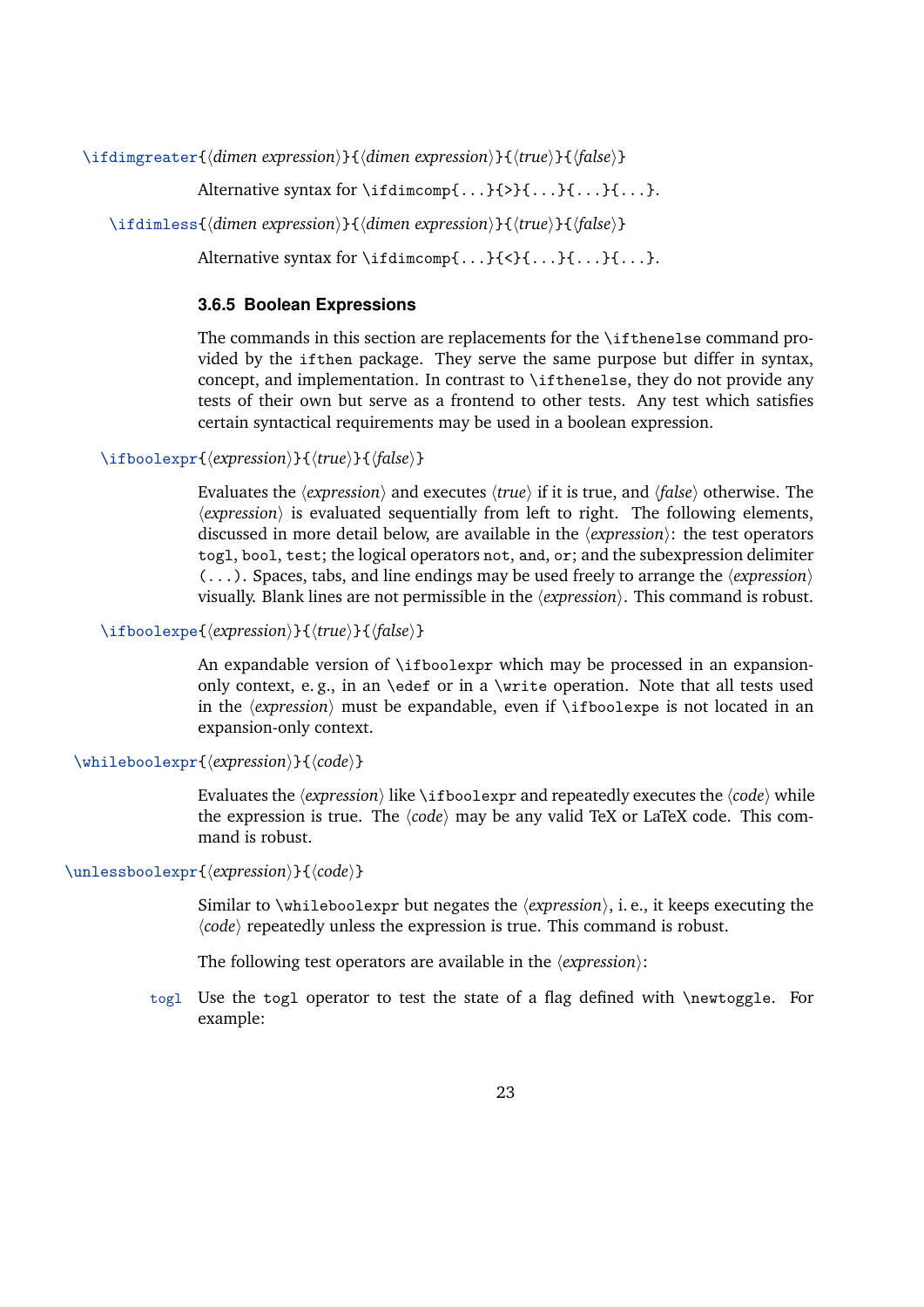```
\iftoggle{mytoggle}{true}{false}
```
becomes

\ifboolexpr{ togl {mytoggle} }{true}{false}

The togl operator may be used with both \ifboolexpr and \ifboolexpe.

bool Use the bool operator to perform a boolean test based on plain TeX syntax, i. e., any test normally employed like this:

\iftest true\else false\fi

This includes all flags defined with \newif as well as TeX primitives such as \ifmmode. The \if prefix is omitted when using the flag or the primitive in the expression. For example:

```
\ifmmode true\else false\fi
\ifmytest true\else false\fi
```
becomes

```
\ifboolexpr{ bool {mmode} }{true}{false}
\ifboolexpr{ bool {mytest} }{true}{false}
```
This also works with flags defined with  $\newcommand{\mbox{\wedge}1}$  (see § [3.5.1\)](#page-13-0). In this case

```
\ifbool{mybool}{true}{false}
```
becomes

```
\ifboolexpr{ bool {mybool} }{true}{false}
```
The bool operator may be used with both \ifboolexpr and \ifboolexpe.

test Use the test operator to perform a test based on LaTeX syntax, i. e., any test normally employed like this:

#### \iftest{true}{false}

This applies to all macros based on LaTeX syntax, i. e., the macro must take a  $\langle true \rangle$ and a  $\langle false \rangle$  argument and these must be the final arguments. For example: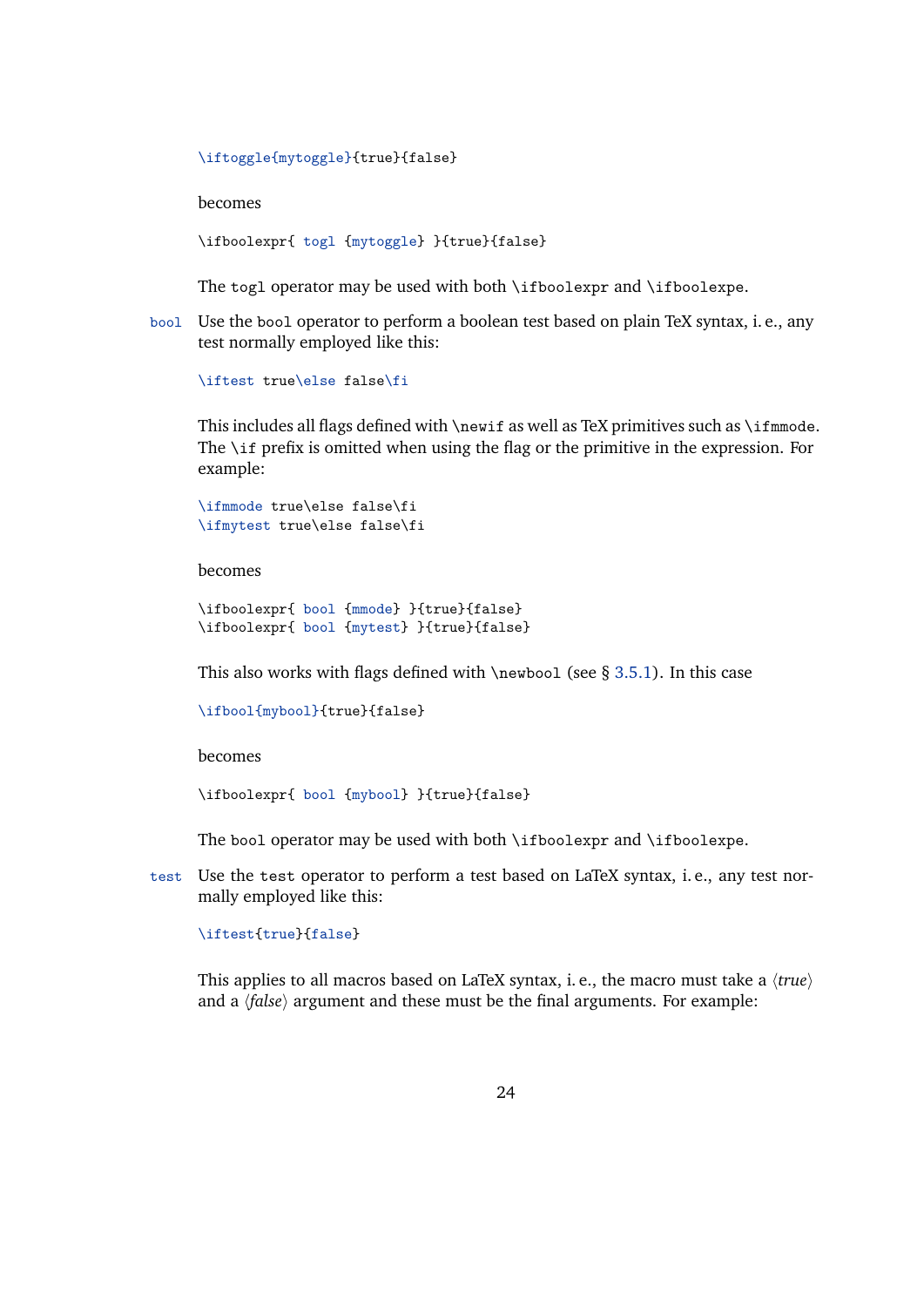```
\ifdef{\somemacro}{true}{false}
\ifdimless{\textwidth}{365pt}{true}{false}
\ifnumcomp{\value{somecounter}}{>}{3}{true}{false}
```
When using such tests in the  $\langle expression \rangle$ , their  $\langle true \rangle$  and  $\langle false \rangle$  arguments are omitted. For example:

```
\ifcsdef{mymacro}{true}{false}
```
becomes

\ifboolexpr{ test {\ifcsdef{mymacro}} }{true}{false}

and

\ifnumcomp{\value{mycounter}}{>}{3}{true}{false}

becomes

```
\ifboolexpr{
 test {\ifnumcomp{\value{mycounter}}{>}{3}}
}
{true}
{false}
```
The test operator may be used with \ifboolexpr without any restrictions. It may also be used with \ifboolexpe, provided that the test is expandable. Some of the generic tests in § [3.6](#page-16-0) are robust and may not be used with  $\it \iota$ fboolexpe, even if \ifboolexpe is not located in an expansion-only context. Use \ifboolexpr instead if the test is not expandable.

Since \ifboolexpr and \ifboolexpe imply processing overhead, there is generally no benefit in employing them for a single test. The stand-alone tests in  $\S 3.6$  $\S 3.6$ are more efficient than test,  $\iota$  from § [3.5.1](#page-13-0) is more efficient than bool, and \iftoggle from § [3.5.2](#page-15-0) is more efficient than togl. The point of \ifboolexpr and \ifboolexpe is that they support logical operators and subexpressions. The following logical operators are available in the  $\langle expression \rangle$ :

not The not operator negates the truth value of the immediately following element. You may prefix togl, bool, test, and subexpressions with not. For example:

```
\ifboolexpr{
  not bool {mybool}
\mathbf{I}{true}
{false}
```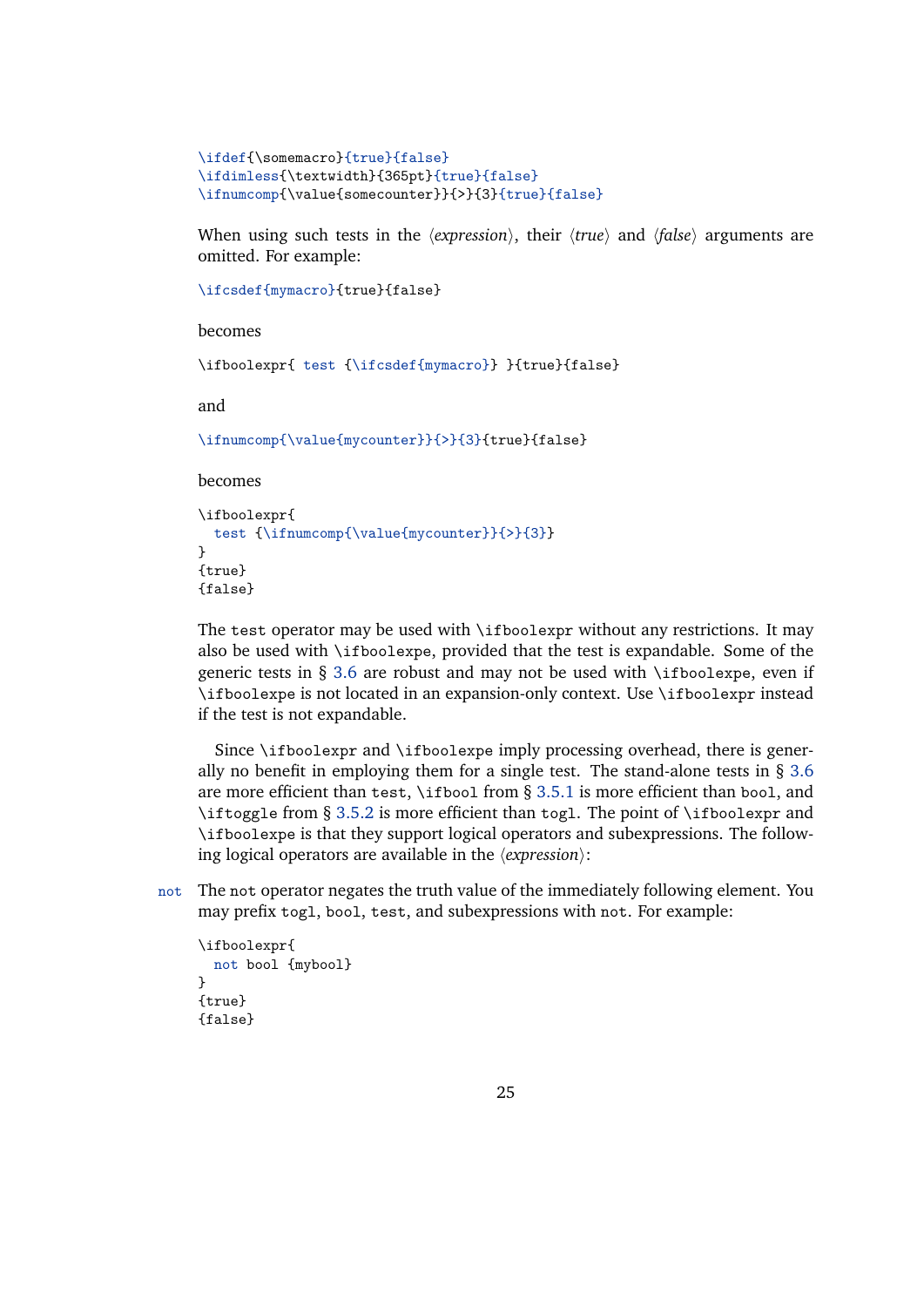will yield  $\langle true \rangle$  if mybool is false and  $\langle false \rangle$  if mybool is true, and

```
\ifboolexpr{
 not ( bool {boolA} or bool {boolB} )
}
{true}
{false}
```
will yield  $\langle true \rangle$  if both boolA and boolB are false.

and The and operator expresses a conjunction (both *a* and *b*). The  $\langle expression \rangle$  is true if all elements joined with and are true. For example:

```
\ifboolexpr{
 bool {boolA} and bool {boolB}
}
{true}
{false}
```
will yield  $\langle true \rangle$  if both bool tests are true. The nand operator (negated and, i.e., not both) is not provided as such but may be expressed by using and in a negated subexpression. For example:

```
bool {boolA} nand bool {boolB}
may be written as
not ( bool {boolA} and bool {boolB} )
```
or The or operator expresses a non-exclusive disjunction (either *a* or *b* or both). The  $\langle expression \rangle$  is true if at least one of the elements joined with or is true. For example:

```
\ifboolexpr{
  togl {toglA} or togl {toglB}
}
{true}
{false}
```
will yield  $\langle true \rangle$  if either togl test or both tests are true. The nor operator (negated non-exclusive disjunction, i. e., neither *a* nor *b* nor both) is not provided as such but may be expressed by using or in a negated subexpression. For example:

```
bool {boolA} nor bool {boolB}
may be written as
```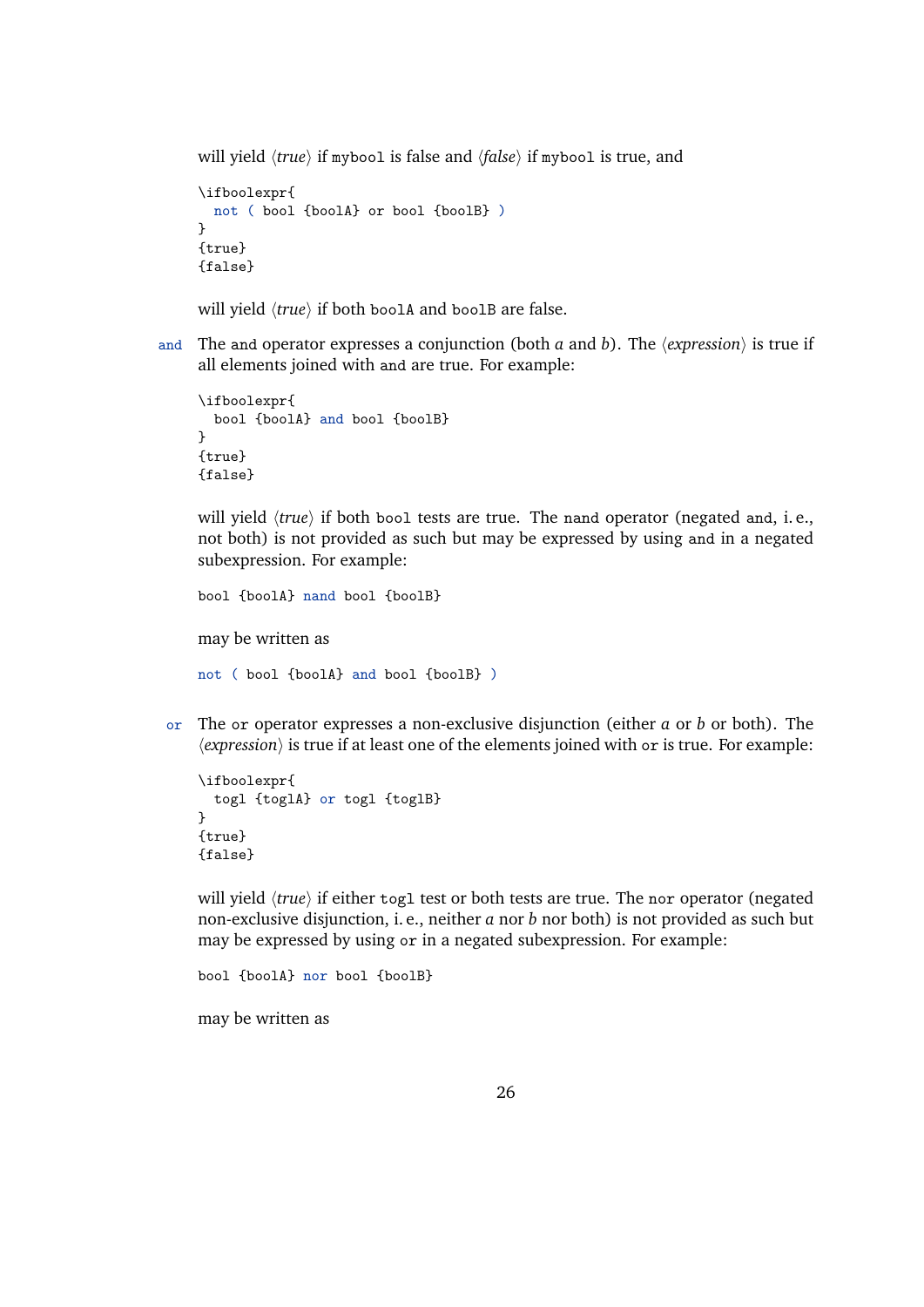not ( bool {boolA} or bool {boolB} )

 $($ ...) The parentheses delimit a subexpression in the  $\langle expression \rangle$ . The subexpression is evaluated and the result of this evaluation is treated as a single truth value in the enclosing expression. Subexpressions may be nested. For example, the expression:

> ( bool {boolA} or bool {boolB} ) and ( bool {boolC} or bool {boolD} )

is true if both subexpressions are true, i. e., if at least one of boolA/boolB and at least one of boolC/boolD is true. Subexpressions are generally not required if all elements are joined with and or with or. For example, the expressions

bool {boolA} and bool {boolB} and {boolC} and bool {boolD} bool {boolA} or bool {boolB} or {boolC} or bool {boolD}

will yield the expected results: the first one is true if all elements are true; the second one is true if at least one element is true. However, when combining and and or, it is advisable to always group the elements in subexpressions in order to avoid potential misconceptions which may arise from differences between the semantics of formal boolean expressions and the semantics of natural languages. For example, the following expression

bool {coffee} and bool {milk} or bool {sugar}

is always true if sugar is true since the or operator will take the result of the and evaluation as input. In contrast to the meaning of this expression when pronounced in English, it is not processed like this

bool {coffee} and ( bool {milk} or bool {sugar} )

but evaluated strictly from left to right:

( bool {coffee} and bool {milk} ) or bool {sugar}

which is probably not what you meant to order.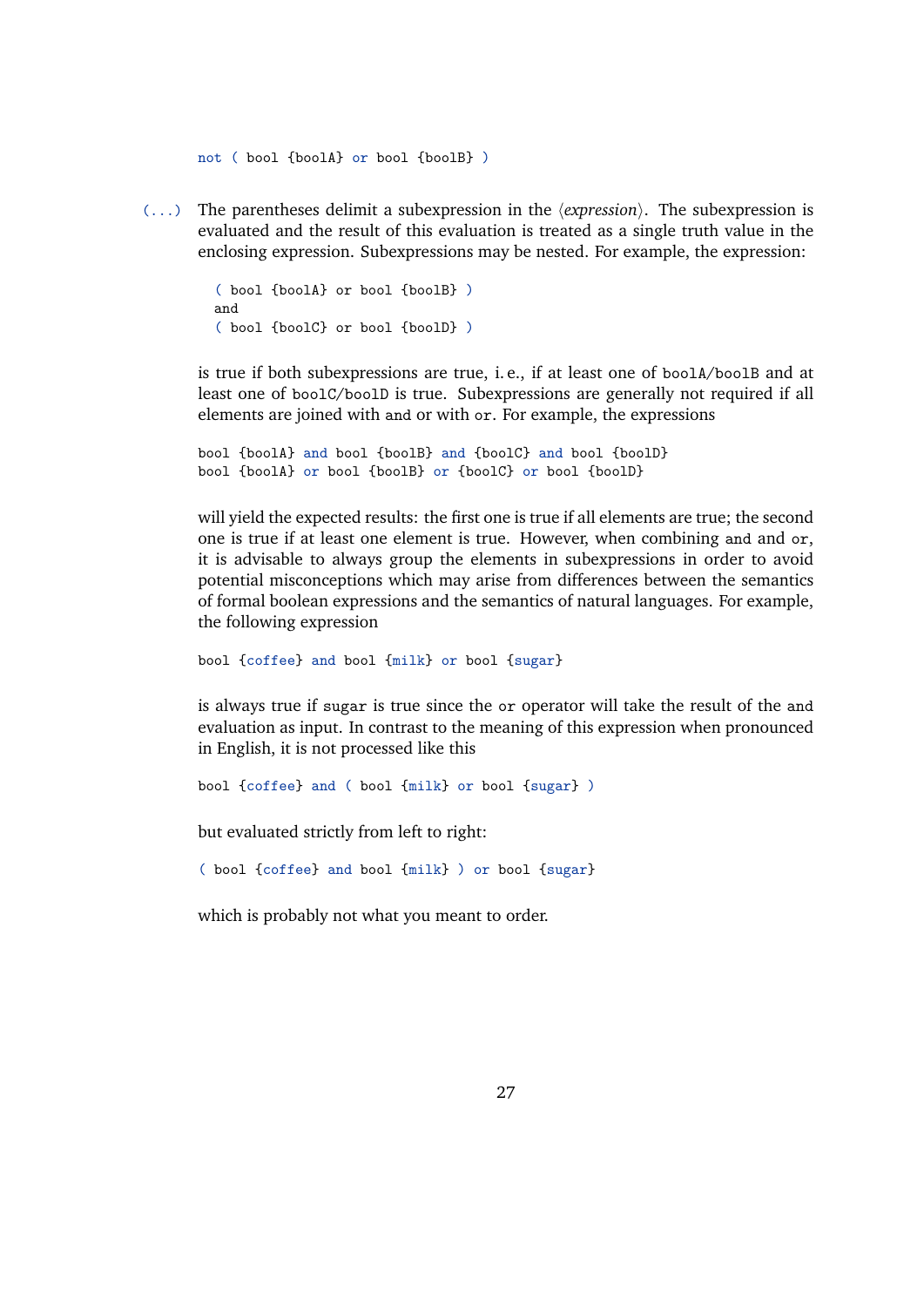#### <span id="page-27-0"></span>**3.7 List Processing**

#### **3.7.1 User Input**

The tools in this section are primarily designed to handle user input. When building lists for internal use by a package, using the tools in section [3.7.2](#page-28-0) may be preferable as they allow testing if an element is in a list.

\DeclareListParser{*\command*}}{*\separator*}}

This command defines a list parser similar to the \docsvlist command below, which is defined like this:

```
\DeclareListParser{\docsvlist}{,}
```
Note that the list parsers are sensitive to the category code of the *(separator)*.

\DeclareListParser\*{*\command*}}{*\separator*}}

The starred variant of \DeclareListParser defines a list parser similar to the \forcsvlist command below, which is defined like this:

```
\DeclareListParser*{\forcsvlist}{,}
```

```
\docsvlist{\item, item, ...}}
```
This command loops over a comma-separated list of items and executes the auxiliary command \do for every item in the list, passing the item as an argument. In contrast to the \@for loop in the LaTeX kernel, \docsvlist is expandable. With a suitable definition of \do, lists may be processed in an \edef or a comparable context. You may use \listbreak at the end of the replacement text of \do to stop processing and discard the remaining items in the list. Whitespace after list separators is ignored. If an item contains a comma or starts with a space, it must be wrapped in curly braces. The braces will be removed as the list is processed. Here is a usage example which prints a comma-separated list as an itemize environment:

```
\begin{itemize}
\renewcommand*{\do}[1]{\item #1}
\docsvlist{item1, item2, {item3a, item3b}, item4}
\end{itemize}
```
Here is another example:

```
\renewcommand*{\do}[1]{* #1\MessageBreak}
\PackageInfo{mypackage}{%
 Example list:\MessageBreak
  \docsvlist{item1, item2, {item3a, item3b}, item4}}
```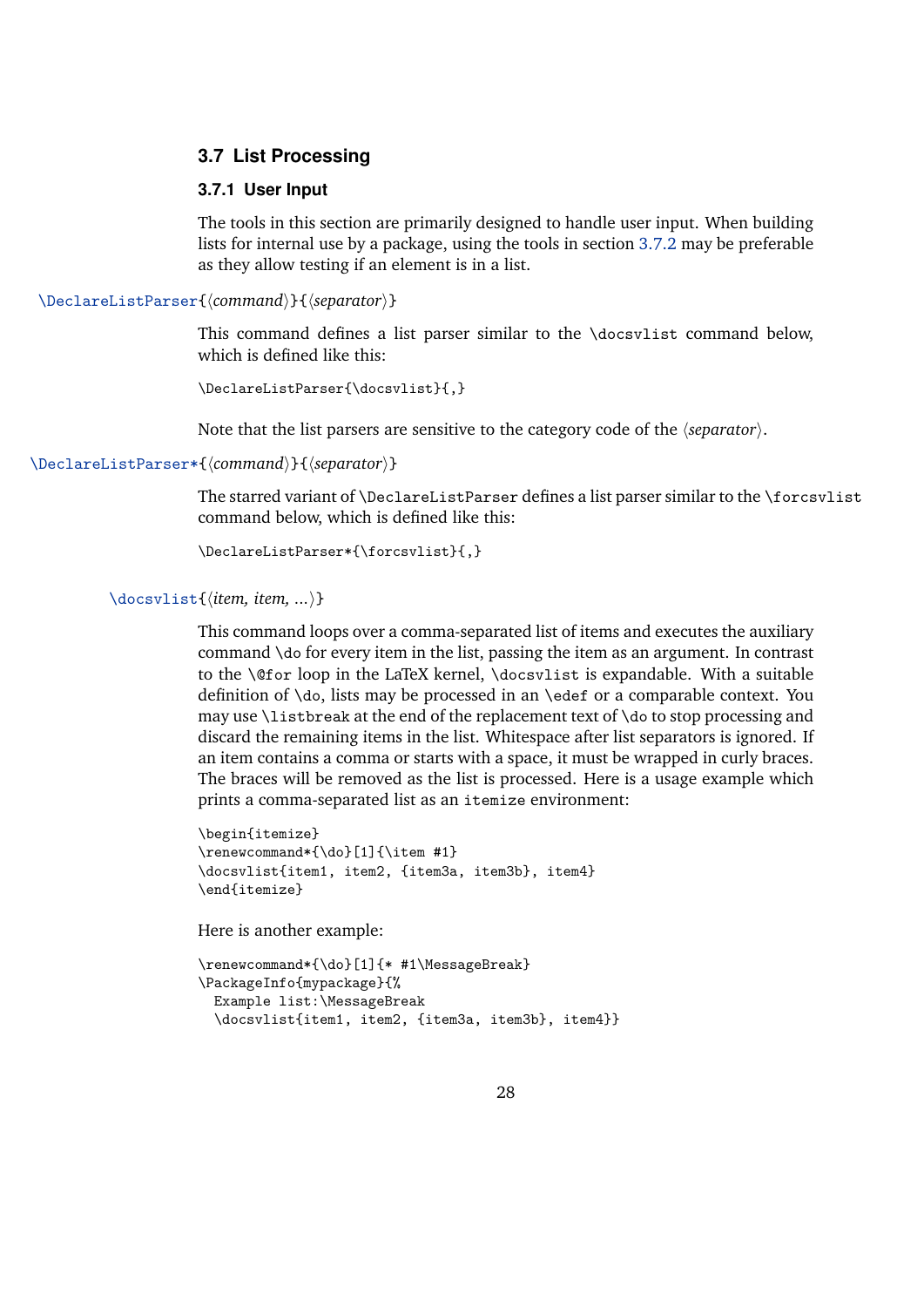In this example, the list is written to the log file as part of an informational message. The list processing takes place during the \write operation.

<span id="page-28-0"></span>\forcsvlist{*\handler*}}{*\item, item, ...*}}

This command is similar to  $\do \cscp$ that  $\do$  is replaced by a  $\land$ *handler*) specified at invocation time. The  $\langle \text{handler} \rangle$  may also be a sequence of commands, provided that the command given last takes the item as trailing argument. For example, the following code will convert a comma-separated list of items into an internal list called \mylist:

\forcsvlist{\listadd\mylist}{item1, item2, item3}

### **3.7.2 Internal Lists**

The tools in this section handle internal lists of data. An 'internal list' in this context is a plain macro without any parameters and prefixes which is employed to collect data. These lists use a special character as internal list separator.<sup>2</sup> When processing user input in list format, see the tools in section [3.7.1.](#page-27-0)

\listadd{*(listmacro)*}{*(item)*}

This command appends an *(item)* to a *(listmacro)*. A blank *(item)* is not added to the list.

\listgadd{\*listmacro*}}{\*item*}}

Similar to \listadd except that the assignment is global.

\listeadd{*\listmacro*}}{*\item*}}

Similar to  $\text{list}$  add except that the  $\langle item \rangle$  is expanded at definition-time. Only the new *(item)* is expanded, the *(listmacro)* is not. If the expanded *(item)* is blank, it is not added to the list.

\listxadd{*\listmacro*}}{*\item*}}

Similar to \listeadd except that the assignment is global.

\listcsadd{\*listcsname*}}{\*item*}}

Similar to \listadd except that it takes a control sequence name as its first argument.

<sup>&</sup>lt;sup>2</sup>The character | with category code 3. Note that you may not typeset a list by saying \listname. Use \show instead to inspect the list.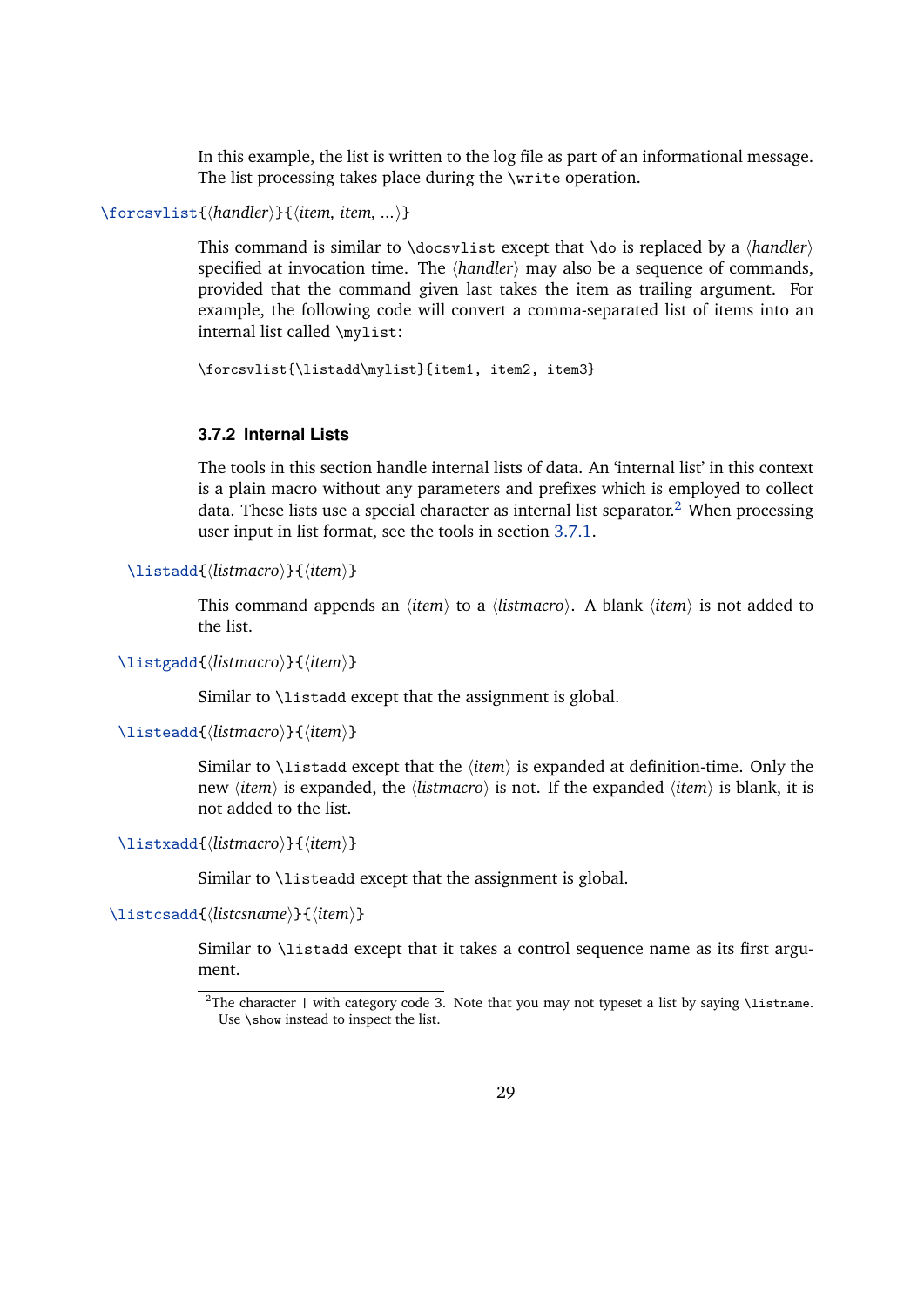\listcsgadd{\*listcsname*}}{\*item*}}

Similar to \listcsadd except that the assignment is global.

```
\listcseadd{\listcsname}}{\item}}
```
Similar to \listeadd except that it takes a control sequence name as its first argument.

\listcsxadd{*\listcsname*}}{*\item*}}

Similar to \listcseadd except that the assignment is global.

```
\listremove{\listmacro}}{\item}}
```
This command removes an  $\langle item \rangle$  from a  $\langle listener \rangle$ . A blank  $\langle item \rangle$  is ignored.

```
\listgremove{\listmacro}}{\item}}
```
Similar to \listremove except that the assignment is global.

\listcsremove{\*listcsname*}}{\*item*}}

Similar to \listremove except that it takes a control sequence name as its first argument.

\listcsgremove{\*listcsname*}}{\*item*}}

Similar to \listcsremove except that the assignment is global.

\dolistloop{\*listmacro*}}

This command loops over all items in a h*listmacro*i and executes the auxiliary command \do for every item in the list, passing the item as an argument. The list loop itself is expandable. You may use \listbreak at the end of the replacement text of \do to stop processing and discard the remaining items in the list. Here is a usage example which prints an internal list called \mylist as an itemize environment:

```
\begin{itemize}
\renewcommand*{\do}[1]{\item #1}
\dolistloop{\mylist}
\end{itemize}
```
\dolistcsloop{\*listcsname*}}

Similar to \dolistloop except that it takes a control sequence name as its argument.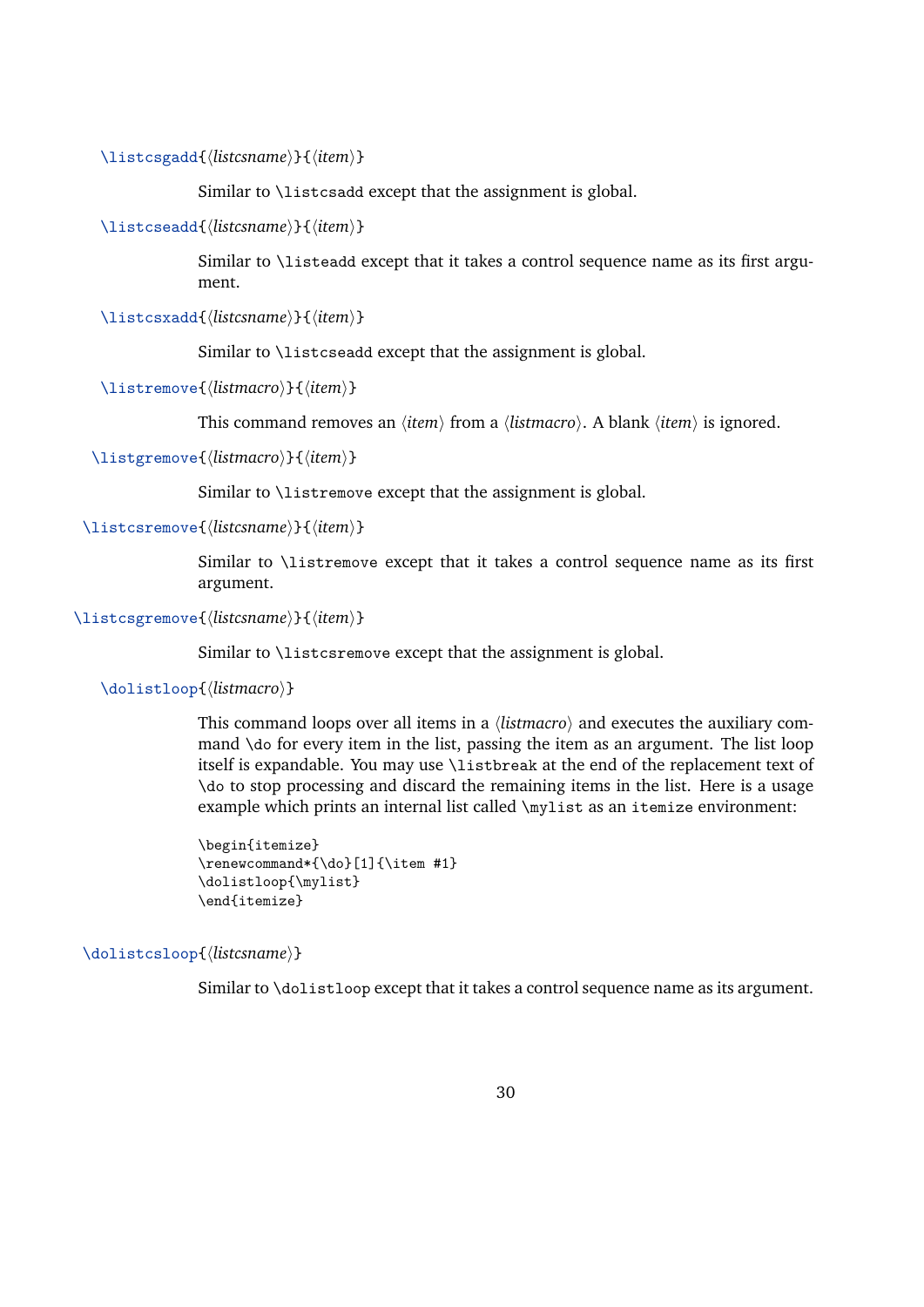#### \forlistloop{\*handler*\}{\*listmacro*\}

This command is similar to \dolistloop except that \do is replaced by a  $\langle \text{handler} \rangle$ specified at invocation time. The *{handler}* may also be a sequence of commands, provided that the command given last takes the item as trailing argument. For example, the following code will prefix all items in the internal list \mylist with \item, count the items as the list is processed, and append the item count at the end:

```
\newcounter{itemcount}
\begin{itemize}
\forlistloop{\stepcounter{itemcount}\item}{\mylist}
\item Total: \number\value{itemcount} items
\end{itemize}
```
\forlistcsloop{\*handler*\}{\*listcsname*\}

Similar to \forlistloop except that it takes a control sequence name as its second argument.

```
\ifinlist{(item)}{{listmacro}}{{true}}{{false}}
```
This command executes  $\langle true \rangle$  if the  $\langle item \rangle$  is included in a  $\langle listener \rangle$ , and  $\langle false \rangle$ otherwise. Note that this test uses pattern matching based on TeX's argument scanner to check if the search string is included in the list. This means that it is usually faster than looping over all items in the list, but it also implies that the items must not include curly braces which would effectively hide them from the scanner. In other words, this macro is most useful when dealing with lists of plain strings rather than printable data. When dealing with printable text, it is safer to use \dolistloop to check if an item is in the list as follows:

```
\renewcommand*{\do}[1]{%
 \ifstrequal{#1}{item}
    {item found!\listbreak}
    {}}
\dolistloop{\mylist}
```
\xifinlist{*\item*}}{*\listmacro*}}{*\true*}}{*\false*}}

Similar to  $\int$ ifinlist except that the  $\langle item \rangle$  is expanded prior to the test.

\ifinlistcs{\*item*}}{\*listcsname*}}{\*true*}}{\*false*}}

Similar to \ifinlist except that it takes a control sequence name as its second argument.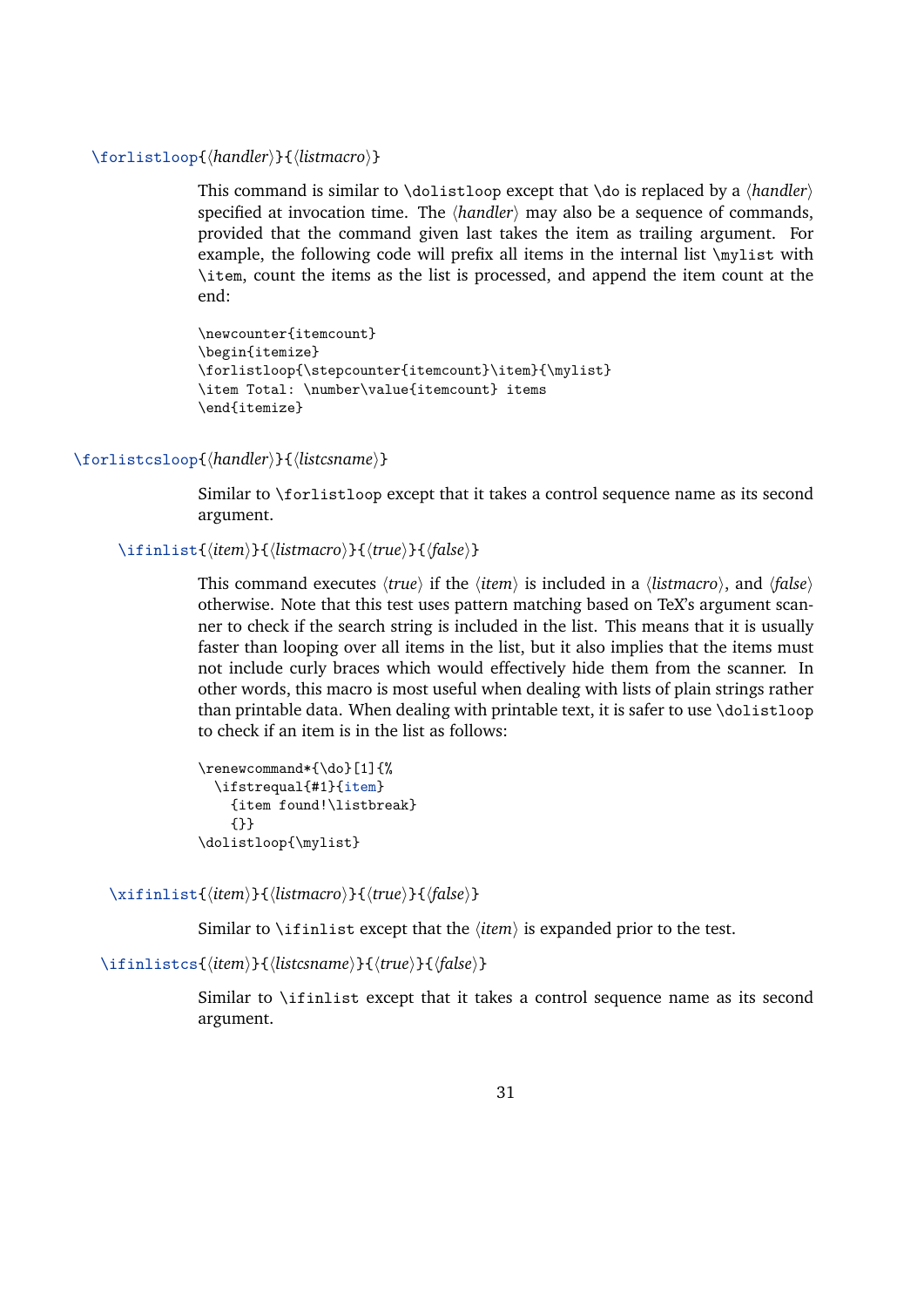```
\xifinlistcs{(item)}{{listcsname}}{{true}}{{false}}
```
Similar to \xifinlist except that it takes a control sequence name as its second argument.

# **3.8 Miscellaneous Tools**

\rmntonum{*\numeral*}}

The TeX primitive \romannumeral converts an integer to a Roman numeral but TeX or LaTeX provide no command which goes the opposite way. \rmntonum fills this gap. It takes a Roman numeral as its argument and converts it to the corresponding integer. Since it is expandable, it may also be used in counter assignments or arithmetic tests:

```
\rmntonum{mcmxcv}
\setcounter{counter}{\rmntonum{CXVI}}
\ifnumless{\rmntonum{mcmxcviii}}{2000}{true}{false}
```
The  $\langle$ *numeral* $\rangle$  argument must be a literal string. It will be detokenized prior to parsing. The parsing of the numeral is case-insensitive and whitespace in the argument is ignored. If there is an invalid token in the argument, \rmntonum will expand to -1; an empty argument will yield an empty string. Note that \rmntonum will not check the numeral for formal validity. For example, both V and VX would yield 5, IC would yield 99, etc.

```
\ifrmnum{(string)}{(true)}{(false)}
```
Expands to  $\langle true \rangle$  if  $\langle string \rangle$  is a Roman numeral, and to  $\langle false \rangle$  otherwise. The  $\langle$ *string* $\rangle$  will be detokenized prior to performing the test. The test is case-insensitive and ignores whitespace in the  $\langle string \rangle$ . Note that \ifrmnum will not check the numeral for formal validity. For example, both V and VXV will yield  $\langle true \rangle$ . Strictly speaking, what  $\iint_{\mathbb{R}}$  is parse the  $\langle$ *string* $\rangle$  in order to find out if it consists of characters which may form a valid Roman numeral, but it will not check if they really are a valid Roman numeral.

# **4 Reporting issues**

The development code for etoolbox is hosted on GitHub: [https://github.com/](https://github.com/josephwright/etoolbox) [josephwright/etoolbox](https://github.com/josephwright/etoolbox). This is the best place to log any issues with the package.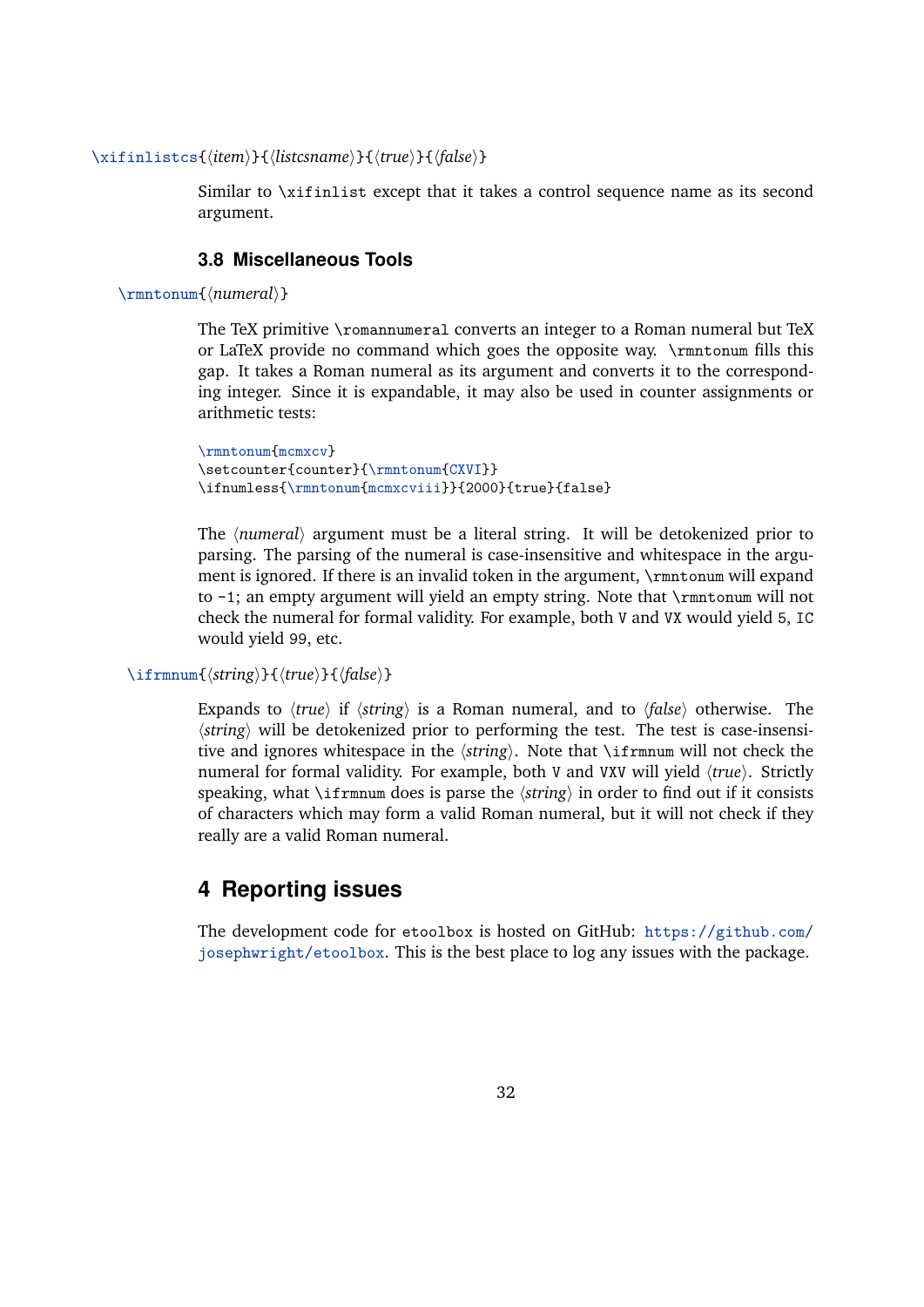# <span id="page-32-0"></span>**5 Revision History**

This revision history is a list of changes relevant to users of this package. Changes of a more technical nature which do not affect the user interface or the behavior of the package are not included in the list. If an entry in the revision history states that a feature has been *improved* or *extended*, this indicates a syntactically backwards compatible modification, such as the addition of an optional argument to an existing command. Entries stating that a feature has been *modified* demand attention. They indicate a modification which may require changes to existing documents in some, hopefully rare, cases. The numbers on the right indicate the relevant section of this manual.

# **2.5k 2020-10-05**

Internal updates

**2.5j 2020-08-24**

Track LATEX 2*ε* kernel changes

**2.5i 2020-07-13**

Track LATEX 2*ε* kernel changes

**2.5h 2019-09-21**

Add missing \gundef

**2.5g 2019-09-09**

Update patching of \begin and \end in advance of  $\E[x]$  kernel changes

**2.5f 2018-08-18**

Fix issue with \ifdefempty, \ifcsempty, \ifdefvoid and \ifcsvoid when applied to macros expanding to space tokens

**2.5e 2018-02-11**

More work on empty list separator in \DeclareListParser

**2.5d 2018-02-10**

Allow for empty list separator in \DeclareListParser

**2.5c 2018-02-06**

Fix issue with \forcsvlist introduced by v2.5b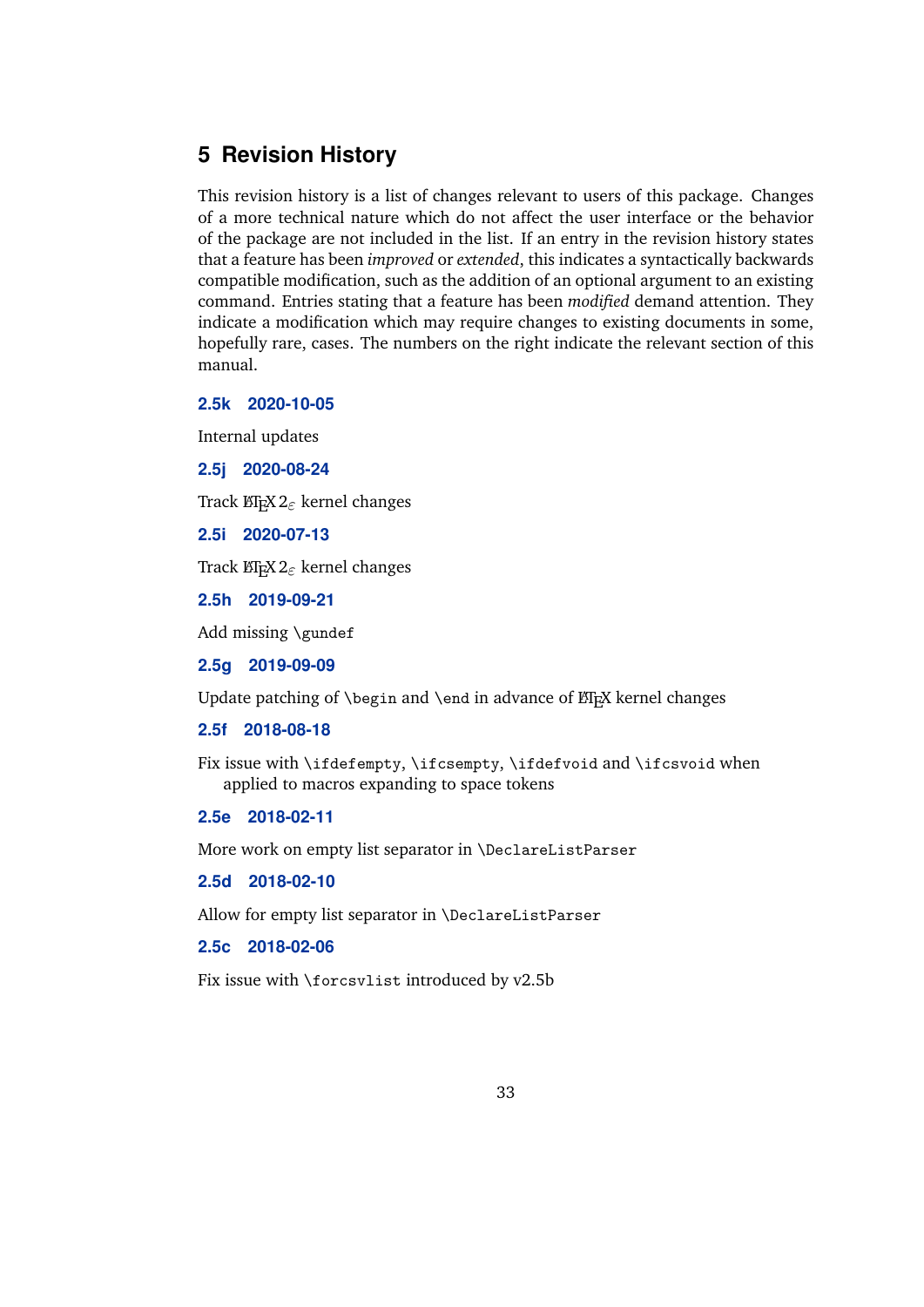#### **2.5b 2018-02-04**

Preserve braces in some internal steps

Internal performance improvements in list processors

# **2.5a 2018-02-03**

Internal performance improvements in list processors

# **2.5 2017-11-22**

| Added \csgundef $\dots\dots\dots\dots\dots\dots\dots\dots\dots\dots$ 3.1.1 |  |
|----------------------------------------------------------------------------|--|
|                                                                            |  |
| Allow scanning of macros containing new line characters                    |  |

#### **2.4 2017-01-02**

| Renamed \listdel to \listremove (name clash) $\dots\dots\dots$ 3.7.2        |  |
|-----------------------------------------------------------------------------|--|
| Renamed \listgdel to \listgremove (name clash) $\ldots \ldots \ldots$ 3.7.2 |  |

# **2.3 2016-12-26**

| Added \listdel $\ldots \ldots \ldots \ldots \ldots \ldots \ldots \ldots$ |  |  |  |  |  |  |  |  |  |  |  |  |  |  |  |  |  |
|--------------------------------------------------------------------------|--|--|--|--|--|--|--|--|--|--|--|--|--|--|--|--|--|
|                                                                          |  |  |  |  |  |  |  |  |  |  |  |  |  |  |  |  |  |

# **2.2b 2016-12-01**

Fixed \ifdefltxprotect for some types of LaTeX robust commands Remove redundant macro after \robustify processing

# **2.2a 2015-08-02**

Fixed robustness bug in \ifblank/\notblank

#### **2.2 2015-05-04**

### **2.1d 2015-03-19**

Fixed issue with bm and some classes

# **2.1c 2015-03-15**

Fixed space bug in \ifpatchable Fixed space bug in \patchcmd Fixed space bug in \robustify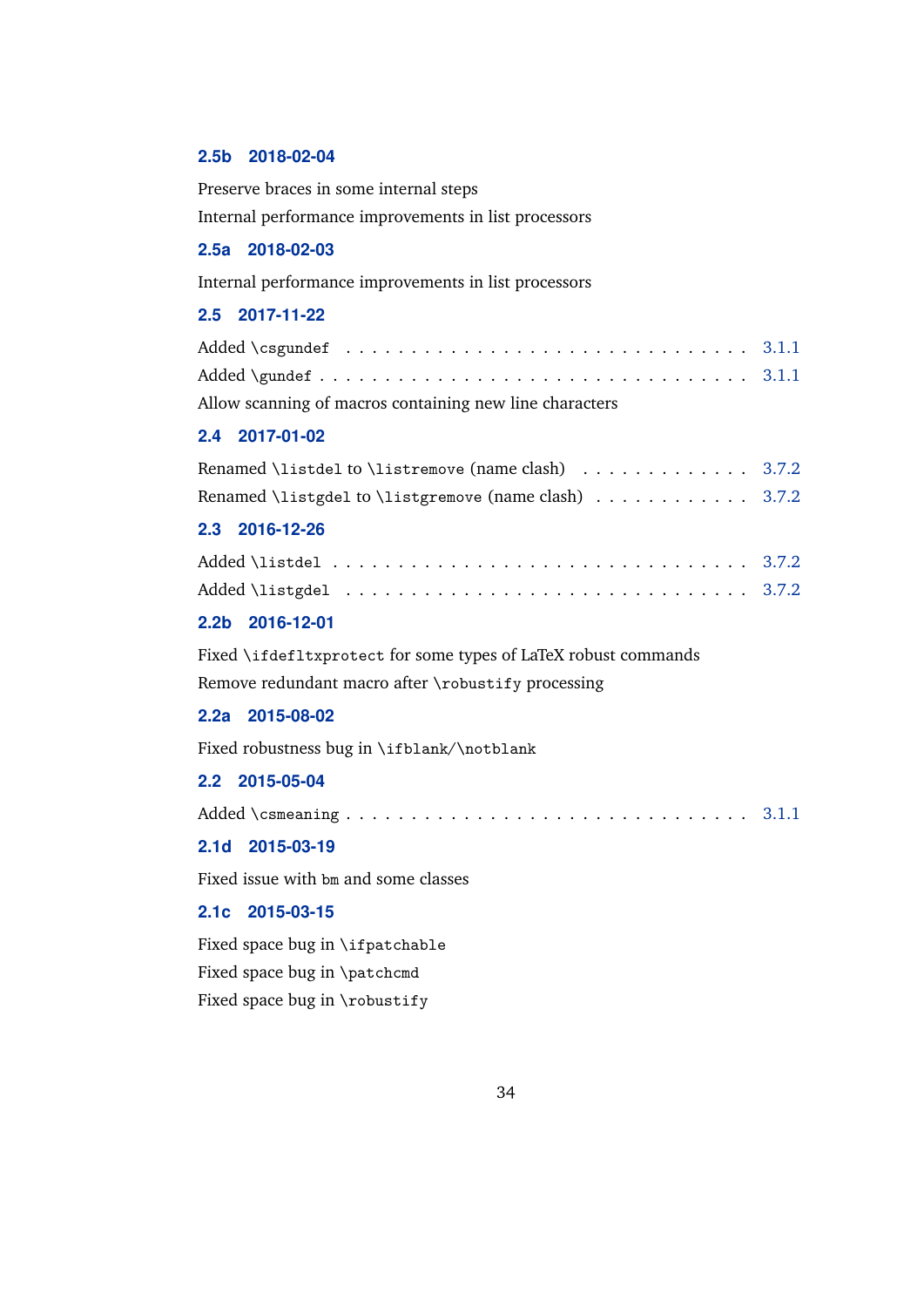# **2.1b 2015-03-10**

Minor documentation fixes

# **2.1a 2015-03-10**

New maintainer: Joseph Wright

Skip loading etex package with newer LaTeX kernel releases

# **2.1 2011-01-03**

|                                                  | 2.6   |
|--------------------------------------------------|-------|
|                                                  | 2.6   |
|                                                  | 2.6   |
|                                                  | 3.6.1 |
|                                                  | 3.6.1 |
|                                                  | 3.6.2 |
|                                                  | 3.6.2 |
|                                                  | 3.6.2 |
|                                                  | 3.6.2 |
|                                                  | 3.6.2 |
|                                                  | 3.6.2 |
| Added \ifcsdimen                                 | 3.6.2 |
| 2.0a 2010-09-12                                  |       |
| Fixed bug in \patchcmd, \apptocmd, \pretocmd 3.4 |       |
| 2010-08-21<br>2.0                                |       |
|                                                  | 3.1.1 |
| Added \DeclareListParser*                        | 3.7.1 |
|                                                  | 3.7.1 |
|                                                  | 3.7.2 |
|                                                  | 3.7.2 |
|                                                  | 3.6.1 |

Fixed some bugs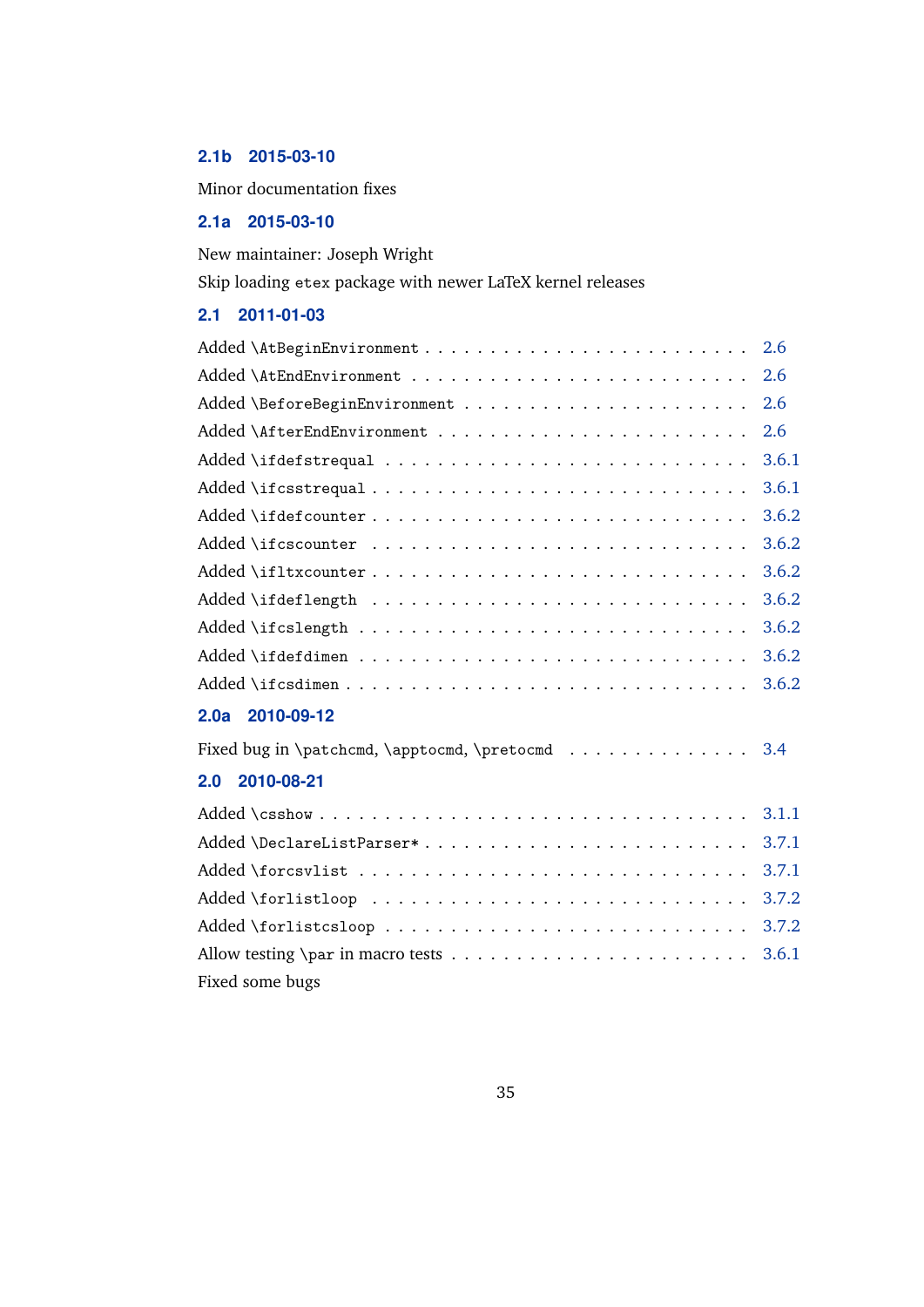# **1.9 2010-04-10**

|                                | 3.1.1 |
|--------------------------------|-------|
|                                | 3.7.2 |
|                                | 3.7.2 |
|                                | 3.6.3 |
|                                | 3.6.4 |
|                                | 3.6.5 |
|                                | 3.6.5 |
|                                | 3.6.5 |
|                                | 3.6.5 |
| 2009-08-06<br>1.8 <sub>1</sub> |       |
|                                | 2.4   |
|                                | 3.6.4 |
|                                | 3.6.4 |
|                                | 3.6.4 |
|                                | 3.6.4 |
| Added \ifdimcomp               | 3.6.4 |
|                                | 3.6.4 |
|                                | 3.6.4 |
|                                | 3.6.4 |
|                                |       |

# **1.7 2008-06-28**

| Renamed \AfterBeginDocument to \AfterEndPreamble (name clash) 2.5 |  |
|-------------------------------------------------------------------|--|
| Resolved conflict with hyperref                                   |  |
| Rearranged manual slightly                                        |  |

# **1.6 2008-06-22**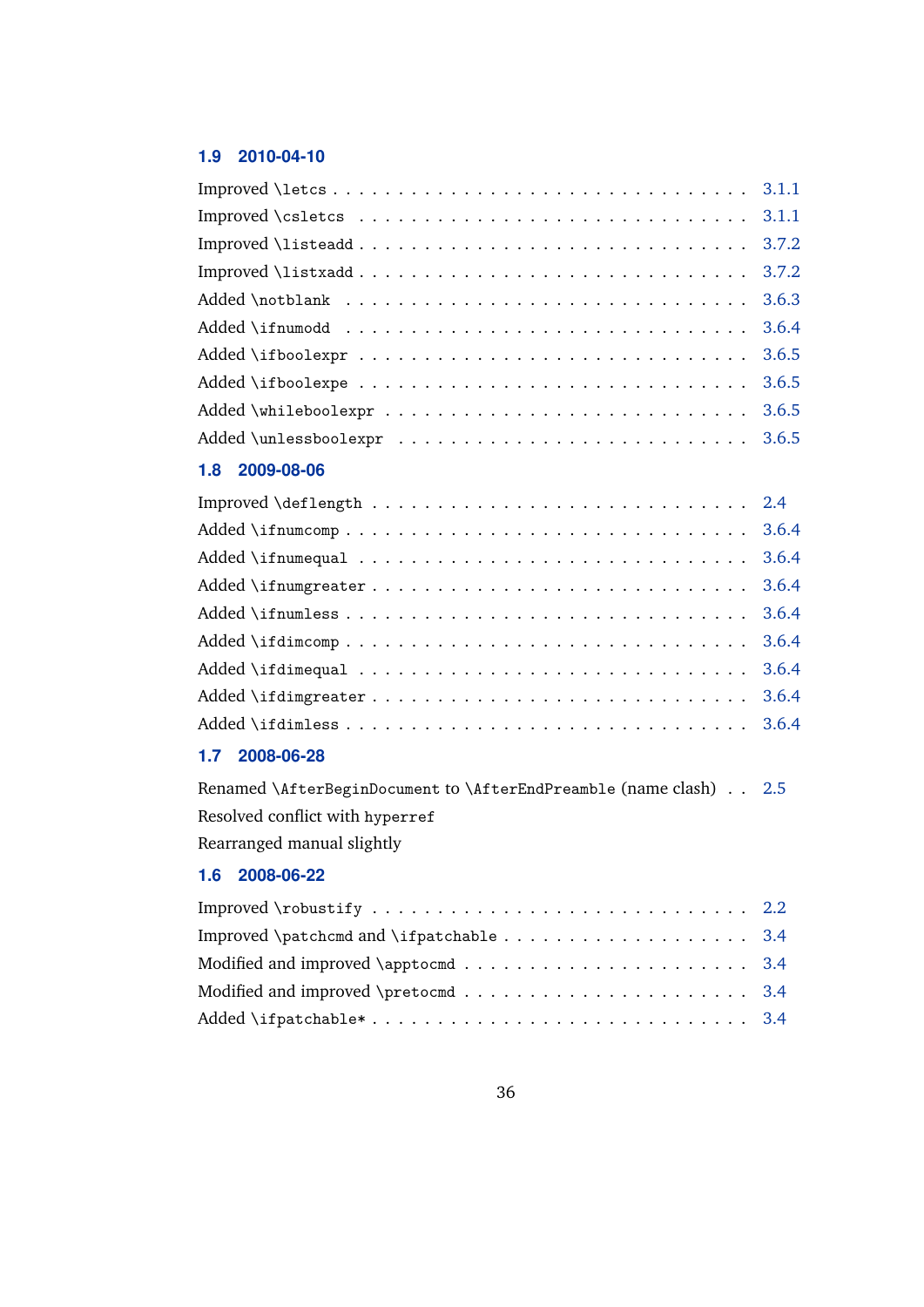|                                             | 3.4   |
|---------------------------------------------|-------|
|                                             | 2.5   |
|                                             | 3.6.1 |
|                                             | 3.6.1 |
|                                             | 3.6.1 |
|                                             | 3.6.1 |
|                                             | 3.6.1 |
|                                             | 3.6.1 |
|                                             | 3.6.1 |
|                                             | 3.6.1 |
|                                             | 3.6.1 |
|                                             | 3.6.1 |
|                                             | 3.6.1 |
|                                             | 3.6.1 |
|                                             | 3.6.1 |
|                                             | 3.6.1 |
|                                             | 3.6.3 |
|                                             | 3.5.1 |
|                                             | 3.5.2 |
| 1.5<br>2008-04-26                           |       |
|                                             | 2.4   |
|                                             | 2.4   |
|                                             | 3.6.1 |
|                                             | 3.6.1 |
|                                             | 3.8   |
|                                             | 3.8   |
| Added extended PDF bookmarks to this manual |       |

Rearranged manual slightly

# **1.4 2008-01-24**

Resolved conflict with tex4ht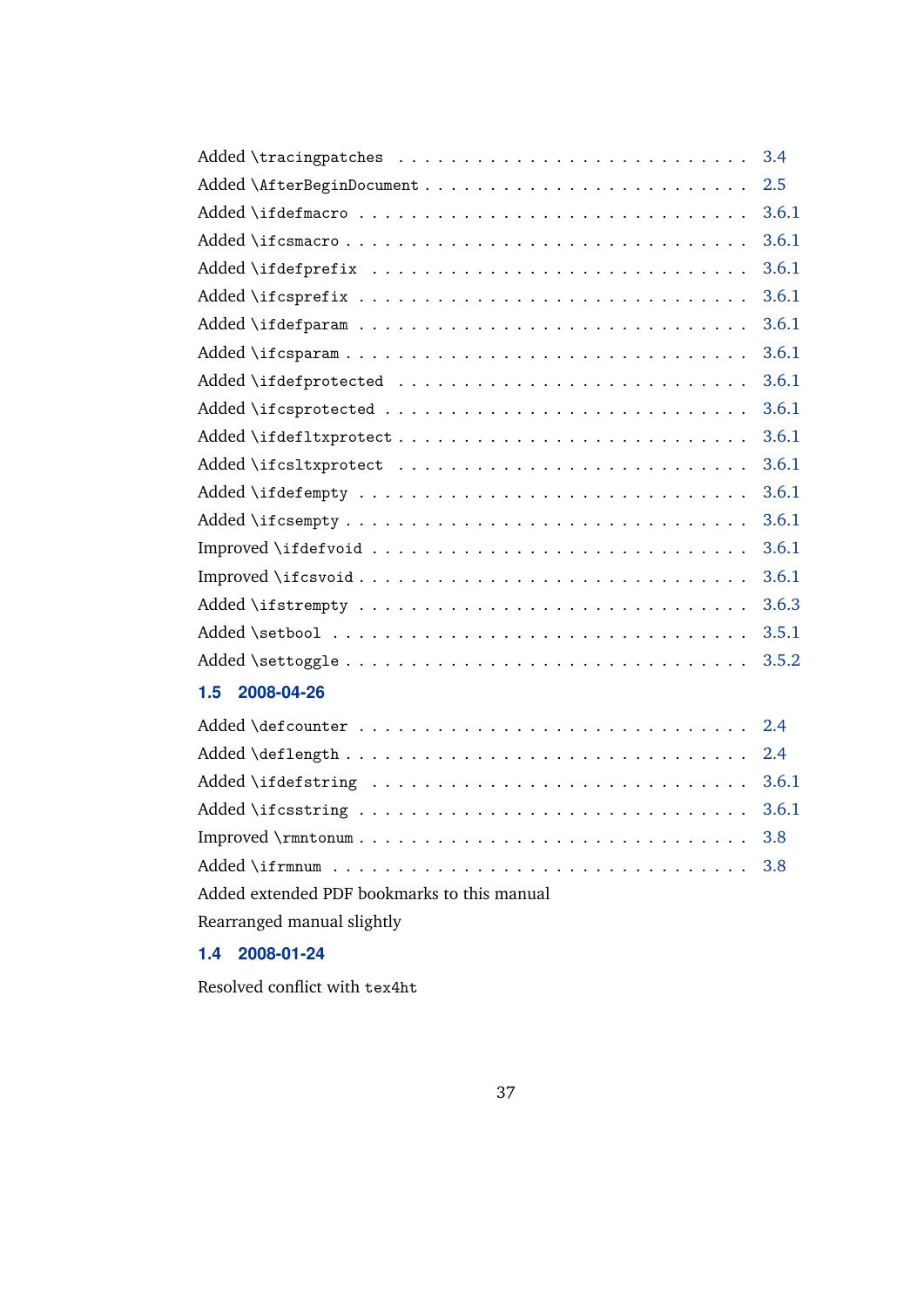# **1.3 2007-10-08**

|                                                        | $\mathbf{1}$ |
|--------------------------------------------------------|--------------|
| Renamed \newswitch to \newtoggle (name clash)          | 3.5.2        |
| Renamed \provideswitch to \providetoggle (consistency) | 3.5.2        |
| Renamed \switchtrue to \toggletrue (consistency)       | 3.5.2        |
| Renamed \switchfalse to \togglefalse (consistency)     | 3.5.2        |
| Renamed \ifswitch to \iftoggle (consistency)           | 3.5.2        |
| Renamed \notswitch to \nottoggle (consistency)         | 3.5.2        |
|                                                        | 2.5          |
|                                                        | 2.5          |
|                                                        | 2.5          |
|                                                        | 3.1.1        |
|                                                        | 3.1.1        |
|                                                        | 3.6.1        |
|                                                        | 3.6.1        |
|                                                        | 3.6.1        |
|                                                        | 3.6.1        |
|                                                        | 3.6.3        |
|                                                        | 3.7.2        |
|                                                        | 3.7.2        |
|                                                        | 3.7.2        |
|                                                        | 3.7.2        |
|                                                        | 3.7.2        |
|                                                        | 3.7.2        |
|                                                        | 3.7.2        |
|                                                        | 3.7.2        |
|                                                        | 3.7.2        |
|                                                        | 3.7.2        |
|                                                        | 3.7.2        |
|                                                        | 3.7.2        |
|                                                        | 3.7.2        |
| Added \dolistcsloop                                    | 3.7.2        |
|                                                        |              |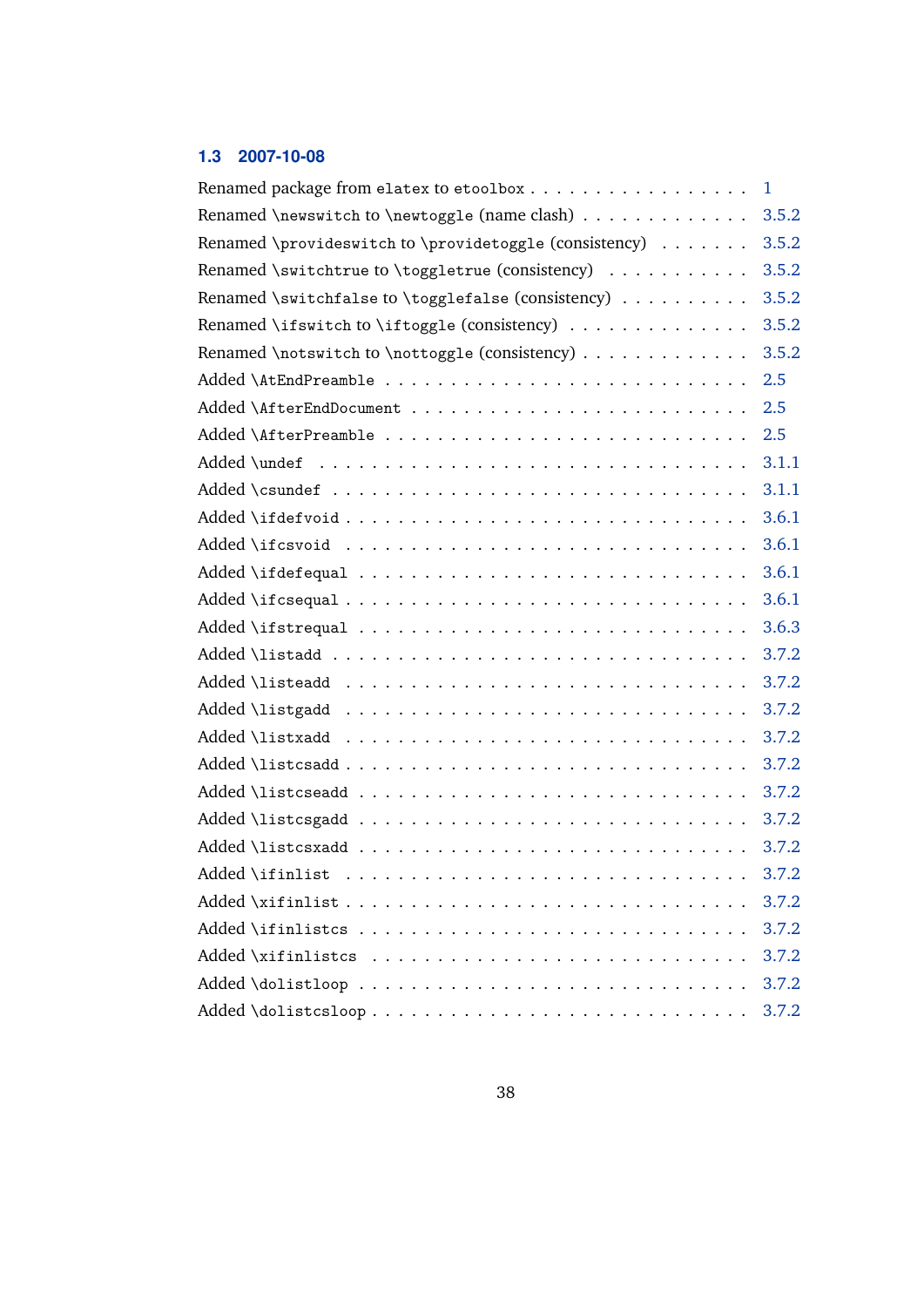# **1.2 2007-07-13**

| Renamed \patchcommand to \patchcmd (name clash) $\dots\dots\dots$  | 3.4   |
|--------------------------------------------------------------------|-------|
| Renamed \apptocommand to \apptocmd (consistency) $\dots\dots\dots$ | 3.4   |
| Renamed \pretocommand to \pretocmd (consistency) $\dots\dots\dots$ | 3.4   |
|                                                                    | 3.5.1 |
| Added \providebool                                                 | 3.5.1 |
| Added \booltrue                                                    | 3.5.1 |
|                                                                    | 3.5.1 |
|                                                                    | 3.5.1 |
|                                                                    | 3.5.1 |
|                                                                    | 3.5.2 |
|                                                                    | 3.5.2 |
|                                                                    | 3.5.2 |
| Added \switchfalse                                                 | 3.5.2 |
|                                                                    | 3.5.2 |
|                                                                    | 3.5.2 |
|                                                                    | 3.7.1 |
|                                                                    | 3.7.1 |
| Added \rmntonum                                                    | 3.8   |
| 1.1 2007-05-28                                                     |       |
|                                                                    |       |
|                                                                    | 3.1.1 |
|                                                                    | 3.1.2 |
| Added \g1uegdef                                                    | 3.1.2 |
|                                                                    |       |
|                                                                    | 3.1.2 |
|                                                                    | 3.1.2 |
|                                                                    | 3.1.2 |
| Added \csmudef                                                     | 3.1.2 |
|                                                                    | 3.1.2 |
|                                                                    | 3.3.1 |